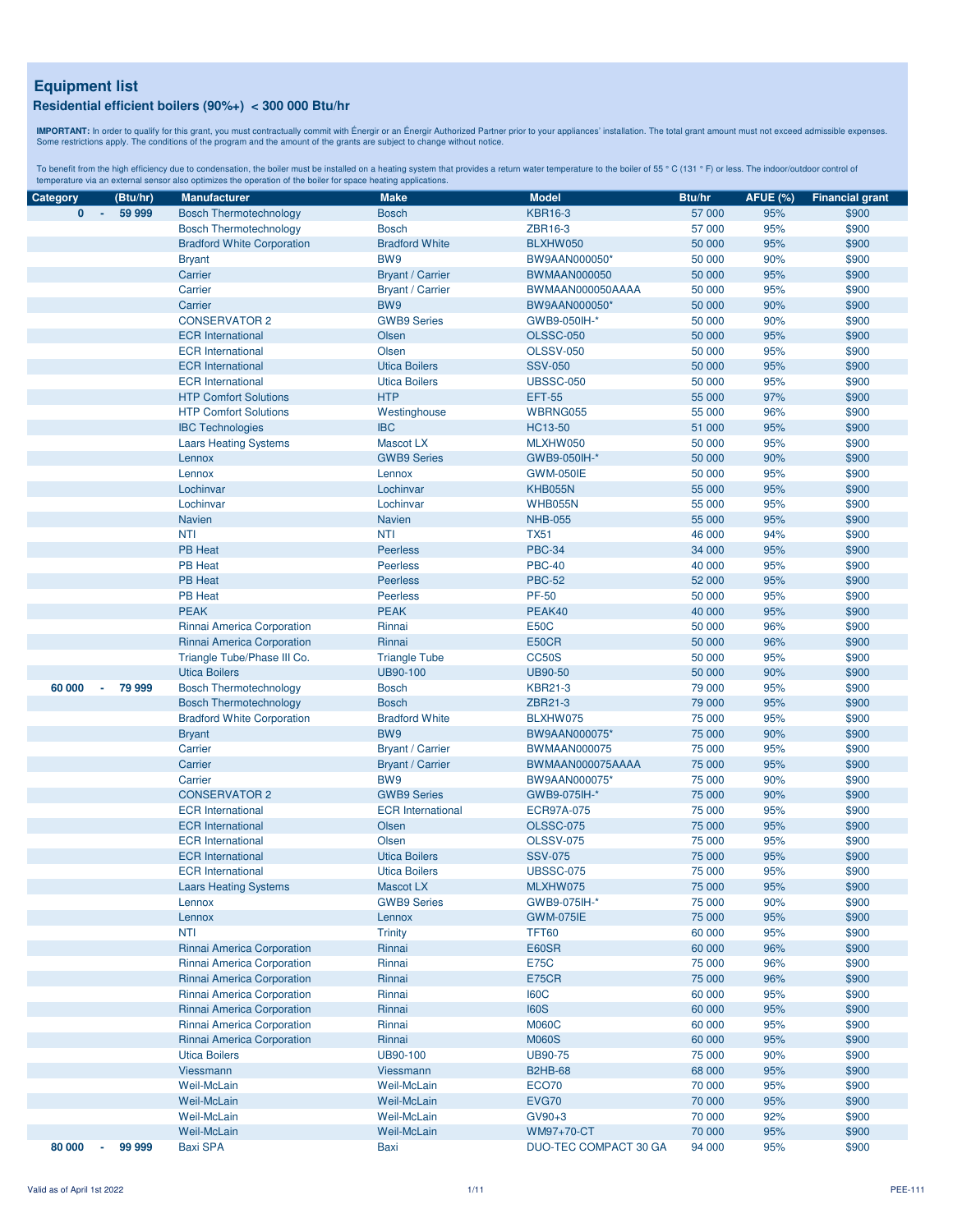**IMPORTANT:** In order to qualify for this grant, you must contractually commit with Énergir o an Énergir Authorized Partner prior to your appliances' installation. The total grant amount must not exceed admissible expenses

| Category | (Btu/hr) | <b>Manufacturer</b>               | <b>Make</b>             | <b>Model</b>        | Btu/hr | <b>AFUE (%)</b> | <b>Financial grant</b> |
|----------|----------|-----------------------------------|-------------------------|---------------------|--------|-----------------|------------------------|
|          |          | <b>Bosch Thermotechnology</b>     | <b>Buderus</b>          | GB14224             | 84 000 | 95%             | \$900                  |
|          |          | <b>Bosch Thermotechnology</b>     | <b>Buderus</b>          | <b>SSB85</b>        | 85 000 | 96%             | \$900                  |
|          |          | <b>Bradford White Corporation</b> | <b>Bradford White</b>   | BMFTHW080N          | 80 000 | 95%             | \$900                  |
|          |          | <b>Bradford White Corporation</b> | <b>Bradford White</b>   | <b>BNTH080</b>      | 80 000 | 95%             | \$900                  |
|          |          | <b>Camus Hydronics</b>            | Camus/DynaMax           | <b>DMNC0083</b>     | 80 000 | 90%             | \$900                  |
|          |          | <b>Camus Hydronics</b>            | Camus/DynaMax           | <b>DMNH0081</b>     | 80 000 | 90%             | \$900                  |
|          |          | <b>Camus Hydronics</b>            | <b>Valiant FT</b>       | <b>VANH-0080</b>    | 80 000 | 95%             | \$900                  |
|          |          | Carrier                           | <b>Bryant / Carrier</b> | <b>BWCAAG000120</b> | 85 000 | 95%             | \$900                  |
|          |          | Carrier                           | <b>Bryant / Carrier</b> | <b>BWHAAG000120</b> | 85 000 | 95%             | \$900                  |
|          |          | Crown Boiler Company              | <b>Crown Boiler</b>     | PHNTM080            | 80 000 | 94%             | \$900                  |
|          |          | <b>Crown Boiler Company</b>       | <b>Crown Boiler</b>     | PHNTM080B           | 80 000 | 95%             | \$900                  |
|          |          | <b>ECR</b> International          | <b>Utica Boilers</b>    | <b>MAC-115</b>      | 93 500 | 95%             | \$900                  |
|          |          | <b>Glow Technologies Inc</b>      | <b>Glow Brand</b>       | <b>B85</b>          | 87 800 | 95%             | \$900                  |
|          |          | Glow Technologies Inc             | <b>Glow Brand</b>       | C <sub>95</sub>     | 97 000 | 95%             | \$900                  |
|          |          | <b>HTP Comfort Solutions</b>      | <b>ELITE ULTRA</b>      | EFTU-85WBN          | 85 000 | 96%             | \$900                  |
|          |          | <b>HTP Comfort Solutions</b>      | <b>HTP</b>              | <b>EFT-80</b>       | 80 000 | 96%             | \$900                  |
|          |          | <b>HTP Comfort Solutions</b>      | <b>HTP</b>              | ELU-85WBN           | 85 000 | 96%             | \$900                  |
|          |          | <b>HTP Comfort Solutions</b>      | <b>HTP</b>              | EP-80               | 80 000 | 96%             | \$900                  |
|          |          | <b>HTP Comfort Solutions</b>      | <b>HTP</b>              | <b>UFT-80*</b>      | 80 000 | 95%             | \$900                  |
|          |          | <b>HTP Comfort Solutions</b>      |                         | <b>WBRE**080</b>    | 80 000 | 96%             | \$900                  |
|          |          | <b>HTP Comfort Solutions</b>      | Westinghouse            | WBRNG080            | 80 000 | 96%             | \$900                  |
|          |          |                                   | Westinghouse            |                     |        |                 |                        |
|          |          | <b>HTP Comfort Solutions</b>      | Westinghouse            | <b>WBRU**080*</b>   | 80 000 | 95%             | \$900                  |
|          |          | <b>IBC Technologies</b>           | <b>IBC</b>              | DC 15-95            | 95 000 | 95%             | \$900                  |
|          |          | <b>IBC Technologies</b>           | <b>IBC</b>              | HC 15-95            | 95 000 | 95%             | \$900                  |
|          |          | <b>IBC Technologies</b>           | <b>IBC</b>              | <b>SFB 99</b>       | 99 000 | 96%             | \$900                  |
|          |          | <b>IBC Technologies</b>           | <b>IBC</b>              | <b>SFC 99</b>       | 99 000 | 96%             | \$900                  |
|          |          | <b>IBC Technologies</b>           | <b>IBC</b>              | DC15-96             | 96 000 | 96%             | \$900                  |
|          |          | <b>IBC Technologies</b>           | <b>IBC</b>              | DC23-84             | 84 000 | 94%             | \$900                  |
|          |          | <b>IBC Technologies</b>           | <b>IBC</b>              | <b>HC15-96</b>      | 96 000 | 96%             | \$900                  |
|          |          | <b>IBC Technologies</b>           | <b>IBC</b>              | HC23-84             | 84 000 | 94%             | \$900                  |
|          |          | <b>IBC Technologies</b>           | <b>IBC</b>              | SL10-85G3           | 85 000 | 96%             | \$900                  |
|          |          | <b>Laars Heating Systems</b>      | Laars                   | <b>NTH080</b>       | 80 000 | 95%             | \$900                  |
|          |          | <b>Laars Heating Systems</b>      | <b>Mascot FT</b>        | MFTHW080            | 80 000 | 95%             | \$900                  |
|          |          | Lochinvar                         | Lochinvar               | EPB080N             | 80 000 | 95%             | \$900                  |
|          |          | Lochinvar                         | Lochinvar               | <b>KHB085N</b>      | 85 000 | 95%             | \$900                  |
|          |          | Lochinvar                         | Lochinvar               | NKB080N             | 80 000 | 95%             | \$900                  |
|          |          | Lochinvar                         | Lochinvar               | <b>WHB085N</b>      | 85 000 | 95%             | \$900                  |
|          |          | <b>Navien</b>                     | <b>Navien</b>           | <b>NHB-080</b>      | 80 000 | 95%             | \$900                  |
|          |          | <b>NTI</b>                        | <b>FTVN</b>             | <b>FTVN085</b>      | 85 000 | 96%             | \$900                  |
|          |          | <b>NTI</b>                        | <b>NTI</b>              | <b>TI100</b>        | 93 000 | 94%             | \$900                  |
|          |          | <b>NTI</b>                        | <b>NTI</b>              | <b>TRX085</b>       | 85 000 | 96%             | \$900                  |
|          |          | <b>NTI</b>                        | <b>NTI</b>              | <b>TS80</b>         | 80 000 | 93%             | \$900                  |
|          |          | <b>NTI</b>                        | <b>NTI</b>              | <b>TX81</b>         | 82 000 | 94%             | \$900                  |
|          |          | <b>NTI</b>                        | <b>Trinity</b>          | <b>TFT85</b>        | 85 000 | 95%             | \$900                  |
|          |          | PB Heat                           | Peerless                | <b>PF-80</b>        | 80 000 | 95%             | \$900                  |
|          |          | <b>PNA</b>                        | Pensotti                | PCH18/B-H           | 80 000 | 91%             | \$900                  |
|          |          | <b>PNA</b>                        | Pensotti                | <b>PCI18/8-H</b>    | 80 000 | 91%             | \$900                  |
|          |          | Raypak                            | Raypak                  | H7-088AR*           | 85 000 | 95%             | \$900                  |
|          |          | Rinnai America Corporation        | Rinnai                  | E85SR               | 85 000 | 95%             | \$900                  |
|          |          | Rinnai America Corporation        | Rinnai                  | <b>190C</b>         | 90 000 | 95%             | \$900                  |
|          |          | Rinnai America Corporation        | Rinnai                  | <b>190S</b>         | 90 000 | 95%             | \$900                  |
|          |          | Rinnai America Corporation        | Rinnai                  | <b>M090C</b>        | 90 000 | 95%             | \$900                  |
|          |          | Rinnai America Corporation        | Rinnai                  | <b>M090S</b>        | 90 000 | 95%             | \$900                  |
|          |          | Rinnai America Corporation        | Rinnai                  | Q85S                | 85 000 | 95%             | \$900                  |
|          |          | Slant/Fin Corporation             | Slant/Fin               | <b>CHS-85</b>       | 85 000 | 95%             | \$900                  |
|          |          | Slant/Fin Corporation             | Slant/Fin               | VGH-80-CH           | 80 000 | 95%             | \$900                  |
|          |          | Slant/Fin Corporation             | Slant/Fin               | <b>VGH-90-CO</b>    | 80 000 | 95%             | \$900                  |
|          |          | Slant/Fin Corporation             | Slant/Fin               | VSLII-90            | 90 000 | 92%             | \$900                  |
|          |          | Triangle Tube/Phase III Co.       | <b>Triangle Tube</b>    | <b>CC85S</b>        | 84 000 | 94%             | \$900                  |
|          |          | Triangle Tube/Phase III Co.       | <b>Triangle Tube</b>    | Solo 80             | 80 000 | 95%             | \$900                  |
|          |          | U.S. Boiler Company               | Burnham by U.S. Boiler  | <b>ALP080B</b>      | 80 000 | 95%             | \$900                  |
|          |          | U.S. Boiler Company               | Burnham by U.S. Boiler  | <b>ASPN-085</b>     | 85 000 | 96%             | \$900                  |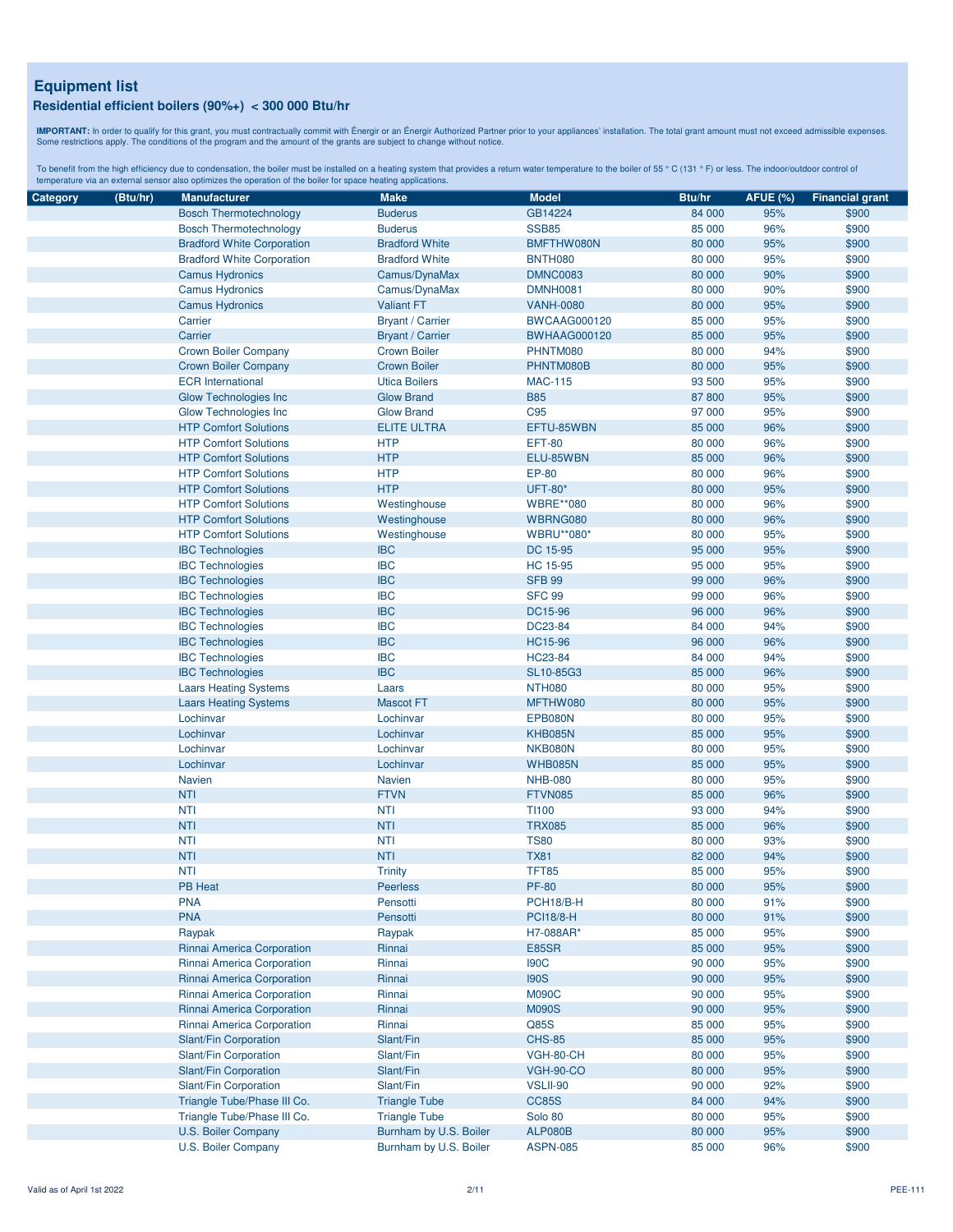**IMPORTANT:** In order to qualify for this grant, you must contractually commit with Énergir o an Énergir Authorized Partner prior to your appliances' installation. The total grant amount must not exceed admissible expenses

| Category | (Btu/hr)                            | <b>Manufacturer</b>                              | <b>Make</b>                                        | <b>Model</b>                       | Btu/hr             | <b>AFUE (%)</b> | <b>Financial grant</b> |
|----------|-------------------------------------|--------------------------------------------------|----------------------------------------------------|------------------------------------|--------------------|-----------------|------------------------|
|          |                                     | U.S. Boiler Company                              | Burnham by U.S. Boiler                             | K2-080                             | 80 000             | 94%             | \$900                  |
|          |                                     | U.S. Boiler Company                              | Burnham by U.S. Boiler                             | K2FT-085                           | 85 000             | 95%             | \$900                  |
|          |                                     | U.S. Boiler Company                              | Burnham by U.S. Boiler                             | <b>K2WT-080</b>                    | 80 000             | 94%             | \$900                  |
|          |                                     | U.S. Boiler Company                              | Burnham by U.S. Boiler                             | <b>K2WT-080B</b>                   | 80 000             | 95%             | \$900                  |
|          |                                     | U.S. Boiler Company                              | Burnham by U.S. Boiler                             | <b>X-C080</b>                      | 80 000             | 94%             | \$900                  |
|          |                                     | U.S. Boiler Company                              | Burnham by U.S. Boiler                             | <b>X-C080B</b>                     | 80 000             | 95%             | \$900                  |
|          |                                     | <b>Velocity Boiler Works</b>                     | Shadow                                             | SHADW080                           | 80 000             | 94%             | \$900                  |
|          |                                     | <b>Velocity Boiler Works</b>                     | Shadow                                             | SHADW080B                          | 80 000             | 95%             | \$900                  |
|          |                                     | <b>Velocity Boiler Works</b>                     | <b>Velocity Boiler Works</b>                       | PHNTM080B                          | 80 000             | 95%             | \$900                  |
|          | <b>Velocity Boiler Works</b>        | <b>Velocity Boiler Works</b>                     | <b>RPTR085</b>                                     | 85 000                             | 95%                | \$900           |                        |
|          |                                     | <b>Velocity Boiler Works</b>                     | <b>Velocity Boiler Works</b>                       | RPTR085HB                          | 85 000             | 96%             | \$900                  |
|          |                                     | Vesta.DS                                         | Vesta                                              | <b>VRB-80</b>                      | 80 000             | 95%             | \$900                  |
|          |                                     | Vesta.DS                                         | Vesta                                              | <b>VRC-80</b>                      | 80 000             | 95%             | \$900                  |
|          |                                     | Viessmann                                        | Viessmann                                          | <b>B1HA-94</b>                     | 94 000             | 95%             | \$900                  |
|          |                                     | Viessmann                                        | Viessmann                                          | <b>B1HE-85</b>                     | 85 000             | 95%             | \$900                  |
|          |                                     | Viessmann                                        | <b>Viessmann</b>                                   | <b>B2HB-94</b>                     | 94 000             | 95%             | \$900                  |
|          |                                     | Viessmann                                        | <b>Viessmann</b>                                   | <b>B2HE-85</b>                     | 85 000             | 95%             | \$900                  |
|          |                                     | Viessmann                                        | Viessmann                                          | <b>CU3A-94</b>                     | 94 000             | 95%             | \$900                  |
|          |                                     | Weil-McLain                                      | <b>ECO Tec</b>                                     | ECO TEC 80                         | 80 000             | 95%             | \$900                  |
|          |                                     | Weil-McLain                                      | <b>Weil-McLain</b>                                 | AB-80-*                            | 80 000             | 95%             | \$900                  |
|          |                                     | Weil-McLain                                      | <b>Weil-McLain</b>                                 | ULTRA80-CT                         | 80 000             | 94%             | \$900                  |
|          |                                     | Williamson-Thermoflo                             | <b>Williamson-Thermoflo</b>                        | FS-80-*                            | 80 000             | 95%             | \$900                  |
| 100 000  | 119 999<br>$\overline{\phantom{a}}$ | <b>Bosch Thermotechnology</b>                    | <b>Bosch</b>                                       | <b>KBR28-3</b>                     | 100 000            | 95%             | \$900                  |
|          |                                     | <b>Bosch Thermotechnology</b>                    | <b>Bosch</b>                                       | <b>KWB28-3</b>                     | 100 000            | 95%             | \$900                  |
|          |                                     | <b>Bosch Thermotechnology</b>                    | <b>Bosch</b>                                       | ZBR28-3                            | 100 000            | 95%             | \$900                  |
|          |                                     | <b>Bosch Thermotechnology</b>                    | <b>Bosch</b>                                       | ZWB28-3                            | 100 000            | 95%             | \$900                  |
|          |                                     | <b>Bosch Thermotechnology</b>                    | <b>Buderus</b>                                     | GB14230                            | 106 000            | 95%             | \$900                  |
|          |                                     | <b>Bradford White Corporation</b>                | <b>Bradford White</b>                              | BLXHW100                           | 100 000            | 95%             | \$900                  |
|          |                                     | <b>Bradford White Corporation</b>                | <b>Bradford White</b>                              | BMFTHW100N                         | 100 000            | 95%             | \$900                  |
|          |                                     |                                                  | <b>Bradford White</b>                              | <b>BNTH105</b>                     | 105 000            | 95%             | \$900                  |
|          |                                     | <b>Bradford White Corporation</b>                | BW9                                                |                                    | 100 000            | 90%             | \$900                  |
|          |                                     | <b>Bryant</b><br><b>Camus Hydronics</b>          | Camus/DynaMax                                      | BW9AAN000100*                      |                    | 90%             | \$900                  |
|          |                                     |                                                  |                                                    | <b>DMNC0103</b><br><b>DMNH0101</b> | 100 000<br>100 000 | 90%             | \$900                  |
|          |                                     | <b>Camus Hydronics</b><br><b>Camus Hydronics</b> | Camus/DynaMax<br><b>Valiant FT</b>                 | <b>VANH-0110</b>                   | 110 000            | 95%             | \$900                  |
|          |                                     | Carrier                                          |                                                    |                                    | 119 000            | 95%             | \$900                  |
|          |                                     | Carrier                                          | <b>Bryant / Carrier</b><br><b>Bryant / Carrier</b> | <b>BWCAAG000150</b>                | 119 000            | 95%             | \$900                  |
|          |                                     | Carrier                                          | <b>Bryant / Carrier</b>                            | <b>BWHAAG000150</b>                |                    | 95%             | \$900                  |
|          |                                     | Carrier                                          |                                                    | <b>BWMAAN000100</b>                | 100 000<br>100 000 | 95%             | \$900                  |
|          |                                     |                                                  | <b>Bryant / Carrier</b>                            | BWMAAN000100AAAA                   |                    |                 |                        |
|          |                                     | Carrier                                          | BW9                                                | BW9AAN000100*                      | 100 000            | 90%             | \$900                  |
|          |                                     | <b>CONSERVATOR 2</b>                             | <b>GWB9 Series</b>                                 | GWB9-100IH-*                       | 100 000            | 90%             | \$900                  |
|          |                                     | <b>Crown Boiler Company</b>                      | <b>Crown Boiler</b>                                | PHNTM100                           | 100 000            | 93%             | \$900                  |
|          |                                     | <b>ECR</b> International                         | <b>ECR</b> International                           | <b>ECR97A-100</b>                  | 100 000            | 95%             | \$900                  |
|          |                                     | <b>ECR</b> International                         | Olsen                                              | <b>OLSSC-100</b>                   | 100 000            | 95%             | \$900                  |
|          |                                     | <b>ECR</b> International                         | Olsen                                              | <b>OLSSV-100</b><br><b>SSV-100</b> | 100 000            | 95%             | \$900                  |
|          |                                     | <b>ECR</b> International                         | <b>Utica Boilers</b>                               |                                    | 100 000            | 95%             | \$900                  |
|          |                                     | <b>ECR</b> International                         | <b>Utica Boilers</b>                               | <b>UBSSC-100</b>                   | 100 000            | 95%             | \$900                  |
|          |                                     | <b>HTP Comfort Solutions</b>                     | <b>ELITE ULTRA</b>                                 | EFTU-110WBN                        | 110 000            | 95%             | \$900                  |
|          |                                     | <b>HTP Comfort Solutions</b>                     | <b>ELITE ULTRA</b>                                 | EFTU-110WCN                        | 110 000            | 95%             | \$900                  |
|          |                                     | <b>HTP Comfort Solutions</b>                     | <b>HTP</b>                                         | <b>EFT-110</b>                     | 110 000            | 96%             | \$900                  |
|          |                                     | <b>HTP Comfort Solutions</b>                     | <b>HTP</b>                                         | ELU-120WCN                         | 114 000            | 95%             | \$900                  |
|          |                                     | <b>HTP Comfort Solutions</b>                     | <b>HTP</b>                                         | EP-110                             | 110 000            | 95%             | \$900                  |
|          |                                     | <b>HTP Comfort Solutions</b>                     | <b>HTP</b>                                         | UFT-100*                           | 100 000            | 95%             | \$900                  |
|          |                                     | <b>HTP Comfort Solutions</b>                     | Westinghouse                                       | <b>WBRE**110</b>                   | 110 000            | 97%             | \$900                  |
|          |                                     | <b>HTP Comfort Solutions</b>                     | Westinghouse                                       | WBRNG110                           | 110 000            | 95%             | \$900                  |
|          |                                     | <b>HTP Comfort Solutions</b>                     | Westinghouse                                       | <b>WBRU**100*</b>                  | 100 000            | 95%             | \$900                  |
|          |                                     | <b>IBC Technologies</b>                          | <b>IBC</b>                                         | DC29-106                           | 106 000            | 94%             | \$900                  |
|          |                                     | <b>IBC Technologies</b>                          | <b>IBC</b>                                         | HC29-106                           | 106 000            | 94%             | \$900                  |
|          |                                     | <b>IBC Technologies</b>                          | <b>IBC</b>                                         | SL14-115G3                         | 115 000            | 95%             | \$900                  |
|          |                                     | <b>IBC Technologies</b>                          | <b>IBC</b>                                         | <b>VX 110</b>                      | 110 000            | 95%             | \$900                  |
|          |                                     | King Heating Products Inc.                       | <b>Eco King Supreme</b>                            | C <sub>100</sub>                   | 105 000            | 94%             | \$900                  |
|          |                                     | King Heating Products Inc.                       | <b>Eco King Supreme</b>                            | H <sub>100</sub>                   | 105 000            | 94%             | \$900                  |
|          |                                     | Kiturami                                         | Kiturami                                           | KCGB-100SR                         | 100 000            | 95%             | \$900                  |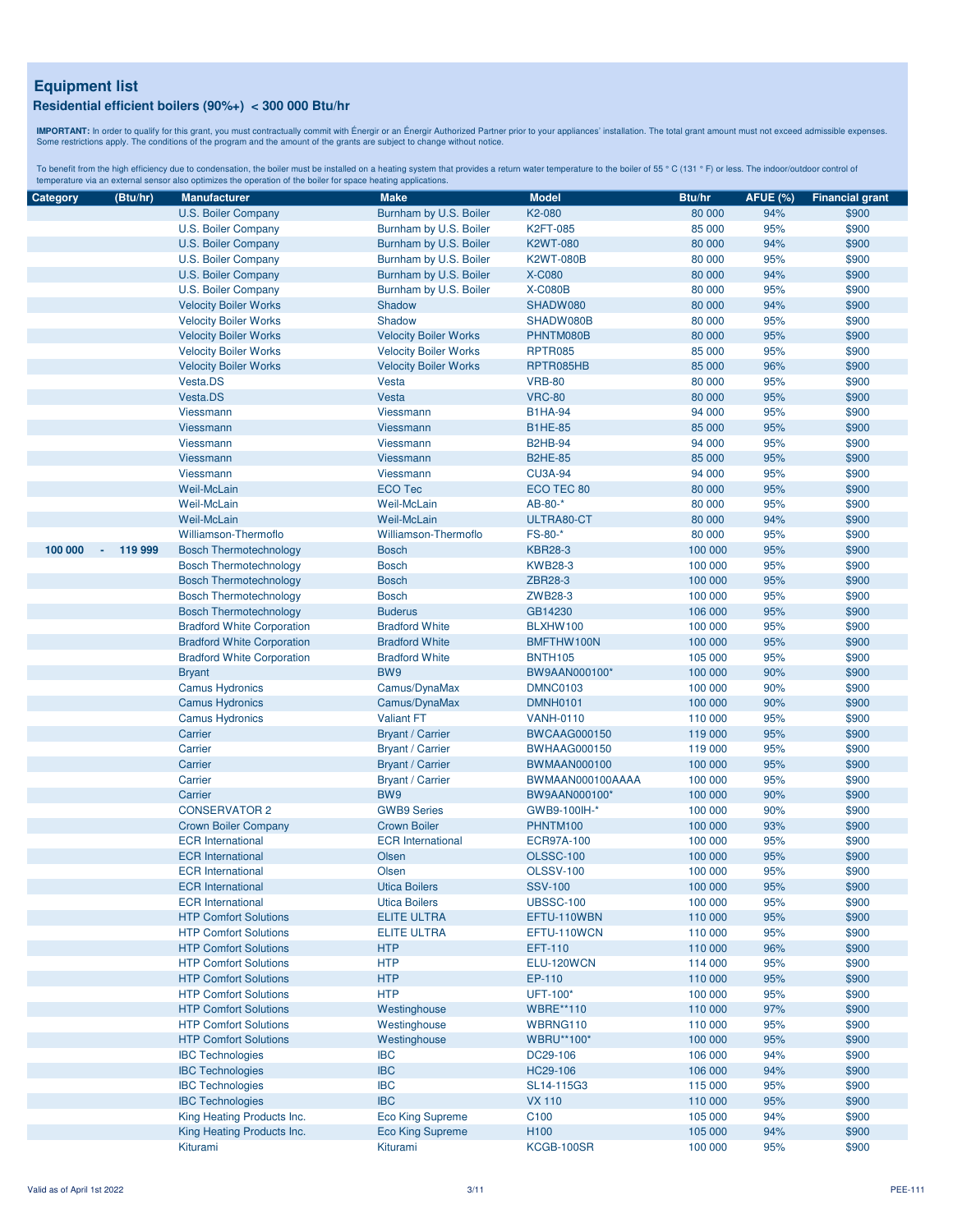**IMPORTANT:** In order to qualify for this grant, you must contractually commit with Énergir o an Énergir Authorized Partner prior to your appliances' installation. The total grant amount must not exceed admissible expenses

| Category | (Btu/hr) | <b>Manufacturer</b>          | <b>Make</b>                  | <b>Model</b>             | Btu/hr  | <b>AFUE (%)</b> | <b>Financial grant</b> |
|----------|----------|------------------------------|------------------------------|--------------------------|---------|-----------------|------------------------|
|          |          | <b>Laars Heating Systems</b> | Laars                        | <b>NTH105</b>            | 105 000 | 95%             | \$900                  |
|          |          | <b>Laars Heating Systems</b> | <b>Mascot FT</b>             | MFTHW100                 | 100 000 | 95%             | \$900                  |
|          |          | <b>Laars Heating Systems</b> | <b>Mascot LX</b>             | MLXHW100                 | 100 000 | 95%             | \$900                  |
|          |          | Lennox                       | <b>GWB9 Series</b>           | GWB9-100IH-*             | 100 000 | 90%             | \$900                  |
|          |          | Lennox                       | Lennox                       | <b>GWM-100IE</b>         | 100 000 | 95%             | \$900                  |
|          |          | Lochinvar                    | A.O. Smith                   | $ACB-110(S,H)-N$         | 110 000 | 95%             | \$900                  |
|          |          | Lochinvar                    | Lochinvar                    | <b>EPB110N</b>           | 110 000 | 95%             | \$900                  |
|          |          | Lochinvar                    | Lochinvar                    | EPC110N                  | 110 000 | 95%             | \$900                  |
|          |          | Lochinvar                    | Lochinvar                    | KHB110N                  | 110 000 | 95%             | \$900                  |
|          |          |                              |                              |                          |         |                 |                        |
|          |          | Lochinvar                    | Lochinvar                    | NKB110N                  | 110 000 | 95%             | \$900                  |
|          |          | Lochinvar                    | Lochinvar                    | NKC110N                  | 110 000 | 95%             | \$900                  |
|          |          | Lochinvar                    | Lochinvar                    | WHB110N                  | 110 000 | 95%             | \$900                  |
|          |          | Lochinvar                    | <b>State</b>                 | SCB-110(S,H)-N           | 110 000 | 95%             | \$900                  |
|          |          | <b>Navien</b>                | <b>Navien</b>                | <b>NHB-110</b>           | 110 000 | 95%             | \$900                  |
|          |          | <b>NTI</b>                   | <b>FTVN</b>                  | <b>FTVN110</b>           | 110 000 | 95%             | \$900                  |
|          |          | <b>NTI</b>                   | <b>FTVN</b>                  | FTVN110C                 | 110 000 | 95%             | \$900                  |
|          |          | <b>NTI</b>                   | <b>NTI</b>                   | <b>FTV110</b>            | 110 000 | 95%             | \$900                  |
|          |          | <b>NTI</b>                   | <b>NTI</b>                   | <b>FTV110C</b>           | 110 000 | 95%             | \$900                  |
|          |          | <b>NTI</b>                   | <b>NTI</b>                   | <b>TRX110C</b>           | 114 000 | 95%             | \$900                  |
|          |          | <b>NTI</b>                   | <b>NTI</b>                   | <b>TX101</b>             | 101 000 | 94%             | \$900                  |
|          |          | <b>NTI</b>                   | <b>NTI</b>                   | <b>VM110</b>             | 110 000 | 95%             | \$900                  |
|          |          | <b>NTI</b>                   | <b>NTI</b>                   | <b>VM110P</b>            | 110 000 | 95%             | \$900                  |
|          |          | <b>NTI</b>                   | <b>Trinity</b>               | <b>TFT110</b>            | 108 000 | 95%             | \$900                  |
|          |          | PB Heat                      | <b>Peerless</b>              | PF-110                   | 110 000 | 95%             | \$900                  |
|          |          | <b>PNA</b>                   | Pensotti                     | PCC34-H                  | 116 000 | 91%             | \$900                  |
|          |          | <b>PNA</b>                   | Pensotti                     | PCH34/B-H                | 116 000 | 91%             | \$900                  |
|          |          | <b>PNA</b>                   | Pensotti                     | PCI34/20-H               | 116 000 | 91%             | \$900                  |
|          |          | Raypak                       | Raypak                       | H7-108AR*                | 110 000 | 95%             | \$900                  |
|          |          | Rinnai America Corporation   | Rinnai                       | E110C                    | 110 000 | 96%             | \$900                  |
|          |          |                              |                              |                          |         |                 |                        |
|          |          | Rinnai America Corporation   | Rinnai                       | <b>E110CR</b>            | 110 000 | 96%             | \$900                  |
|          |          | Rinnai America Corporation   | Rinnai                       | <b>E110SR</b>            | 110 000 | 96%             | \$900                  |
|          |          | Slant/Fin Corporation        | Slant/Fin                    | <b>CHS-110</b>           | 108 000 | 95%             | \$900                  |
|          |          | Slant/Fin Corporation        | Slant/Fin                    | <b>VGH-100-CH</b>        | 100 000 | 95%             | \$900                  |
|          |          | Triangle Tube/Phase III Co.  | <b>Triangle Tube</b>         | CC105                    | 106 000 | 94%             | \$900                  |
|          |          | Triangle Tube/Phase III Co.  | <b>Triangle Tube</b>         | <b>CC105s</b>            | 106 000 | 94%             | \$900                  |
|          |          | Triangle Tube/Phase III Co.  | <b>Triangle Tube</b>         | Excellence110            | 110 000 | 95%             | \$900                  |
|          |          | Triangle Tube/Phase III Co.  | <b>Triangle Tube</b>         | <b>INSTINCT SOLO 110</b> | 110 000 | 95%             | \$900                  |
|          |          | Triangle Tube/Phase III Co.  | <b>Triangle Tube</b>         | <b>Solo 110</b>          | 110 000 | 95%             | \$900                  |
|          |          | U.S. Boiler Company          | Burnham by U.S. Boiler       | <b>ALP105B</b>           | 105 000 | 95%             | \$900                  |
|          |          | U.S. Boiler Company          | Burnham by U.S. Boiler       | <b>ASPN-110</b>          | 110 000 | 96%             | \$900                  |
|          |          | U.S. Boiler Company          | Burnham by U.S. Boiler       | K2-100                   | 100 000 | 93%             | \$900                  |
|          |          | U.S. Boiler Company          | Burnham by U.S. Boiler       | K2FT-110                 | 110 000 | 95%             | \$900                  |
|          |          | U.S. Boiler Company          | Burnham by U.S. Boiler       | <b>K2WT-100</b>          | 100 000 | 93%             | \$900                  |
|          |          | U.S. Boiler Company          | Burnham by U.S. Boiler       | <b>K2WT-100B</b>         | 100 000 | 95%             | \$900                  |
|          |          | U.S. Boiler Company          | Burnham by U.S. Boiler       | X-C100                   | 100 000 | 93%             | \$900                  |
|          |          | U.S. Boiler Company          | Burnham by U.S. Boiler       | <b>X-C100B</b>           | 100 000 | 95%             | \$900                  |
|          |          | <b>Utica Boilers</b>         | UB90-100                     | UB90-100                 | 100 000 | 95%             | \$900                  |
|          |          | <b>Velocity Boiler Works</b> | Phantom                      | PHNTM100B                | 100 000 | 95%             | \$900                  |
|          |          | <b>Velocity Boiler Works</b> | Raptor                       | <b>RPTR110</b>           | 110 000 | 95%             | \$900                  |
|          |          | <b>Velocity Boiler Works</b> | Shadow                       |                          | 100 000 |                 |                        |
|          |          | <b>Velocity Boiler Works</b> | Shadow                       | SHADW100<br>SHADW100B    | 100 000 | 93%<br>95%      | \$900<br>\$900         |
|          |          |                              |                              |                          |         |                 |                        |
|          |          | <b>Velocity Boiler Works</b> | <b>Velocity Boiler Works</b> | RPTR110HB                | 110 000 | 96%             | \$900                  |
|          |          | Vesta.DS                     | Vesta                        | <b>VRB-110</b>           | 110 000 | 95%             | \$900                  |
|          |          | Weil-McLain                  | <b>ECO Tec</b>               | ECO TEC 110              | 110 000 | 95%             | \$900                  |
|          |          | Weil-McLain                  | Evergreen                    | <b>EVG110</b>            | 110 000 | 95%             | \$900                  |
|          |          | Weil-McLain                  | Weil-McLain                  | ECO110                   | 110 000 | 95%             | \$900                  |
|          |          | Weil-McLain                  | <b>Weil-McLain</b>           | $GV90+4$                 | 105 000 | 91%             | \$900                  |
|          |          | Weil-McLain                  | Weil-McLain                  | ULTRA105-CT              | 105 000 | 94%             | \$900                  |
|          |          | Weil-McLain                  | Weil-McLain                  | WM97+110-CT              | 110 000 | 95%             | \$900                  |
| 120 000  | 139 999  | <b>Allied Engineering</b>    | <b>Super Hot</b>             | <b>HSE-125-N</b>         | 124 000 | 92%             | \$900                  |
|          |          | <b>Baxi SPA</b>              | Baxi                         | LUNA DUO-TEC 1.33 GA     | 125 908 | 90%             | \$900                  |
|          |          | <b>Baxi SPA</b>              | Baxi                         | LUNA DUO-TEC 40 GA       | 125 908 | 90%             | \$900                  |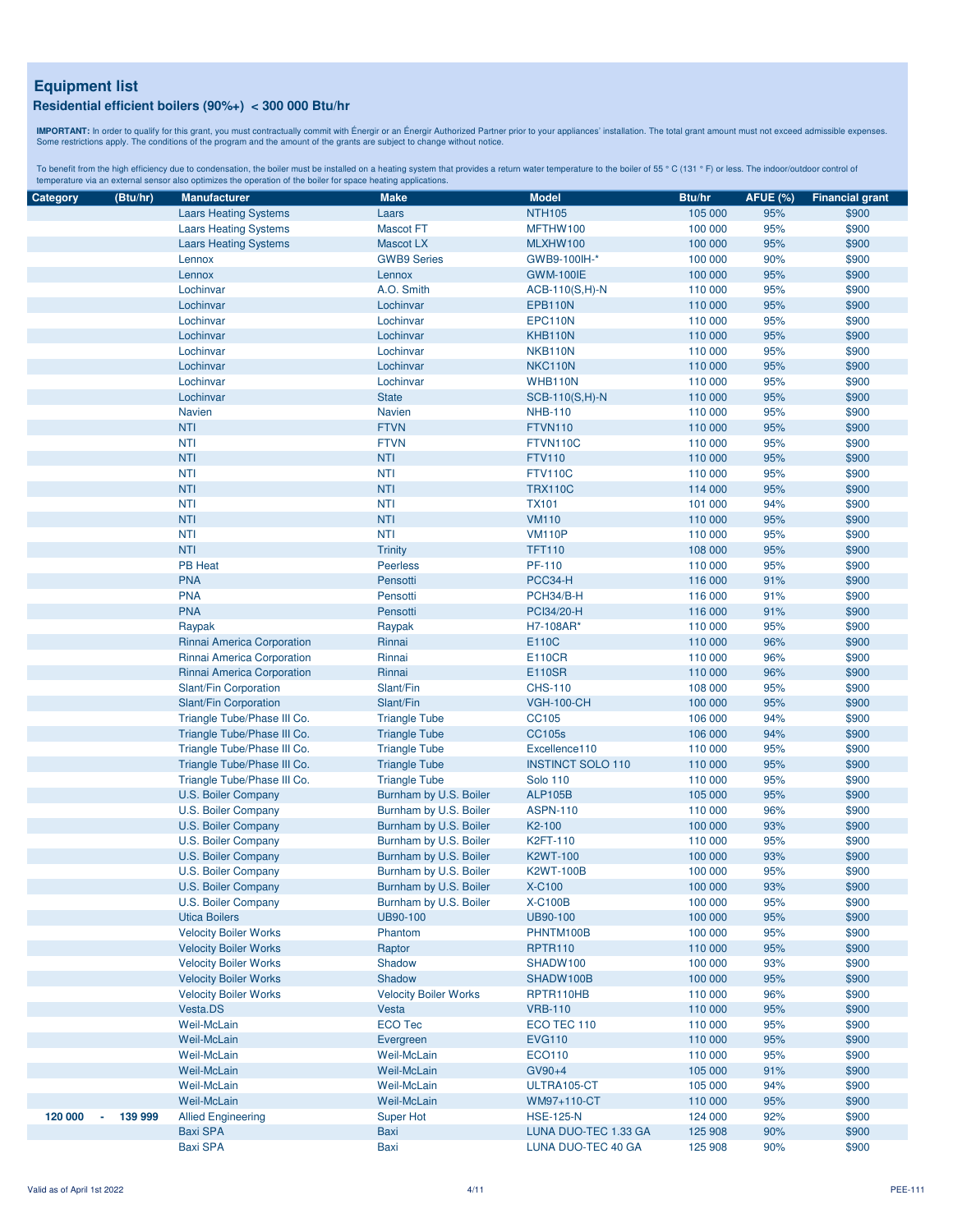**IMPORTANT:** In order to qualify for this grant, you must contractually commit with Énergir o an Énergir Authorized Partner prior to your appliances' installation. The total grant amount must not exceed admissible expenses

| Category | (Btu/hr) | <b>Manufacturer</b>               | <b>Make</b>              | <b>Model</b>                | Btu/hr             | <b>AFUE (%)</b> | <b>Financial grant</b> |
|----------|----------|-----------------------------------|--------------------------|-----------------------------|--------------------|-----------------|------------------------|
|          |          | <b>Bosch Thermotechnology</b>     | <b>Bosch</b>             | <b>KBR35-3</b>              | 131 000            | 95%             | \$900                  |
|          |          | <b>Bosch Thermotechnology</b>     | <b>Bosch</b>             | <b>KWB35-3</b>              | 131 000            | 95%             | \$900                  |
|          |          | <b>Bosch Thermotechnology</b>     | <b>Bosch</b>             | ZBR35-3                     | 131 000            | 95%             | \$900                  |
|          |          | <b>Bosch Thermotechnology</b>     | <b>Bosch</b>             | ZWB35-3                     | 131 000            | 95%             | \$900                  |
|          |          | <b>Bosch Thermotechnology</b>     | <b>Buderus</b>           | <b>SSB120</b>               | 120 000            | 96%             | \$900                  |
|          |          | <b>Bradford White Corporation</b> | <b>Bradford White</b>    | BLXHW125                    | 125 000            | 95%             | \$900                  |
|          |          | <b>Bradford White Corporation</b> | <b>Bradford White</b>    | BMFTHW120(N,P)****          | 120 000            | 95%             | \$900                  |
|          |          | <b>Crown Boiler Company</b>       | <b>Crown Boiler</b>      | PHNTM120                    | 120 000            | 94%             | \$900                  |
|          |          | <b>ECR</b> International          | <b>ECR</b> International | <b>ECR-122</b>              | 122 000            | 95%             | \$900                  |
|          |          | <b>ECR</b> International          | <b>Green Mountain</b>    | <b>ECR-122</b>              | 122 000            | 95%             | \$900                  |
|          |          | <b>ECR</b> International          | <b>Green Mountain</b>    | GMHB125                     | 125 000            | 95%             | \$900                  |
|          |          | <b>ECR</b> International          | <b>Utica Boilers</b>     | <b>MAH-125</b>              | 125 000            | 95%             | \$900                  |
|          |          | <b>ECR</b> International          | <b>Utica Boilers</b>     | <b>MAHF-125</b>             | 125 000            | 95%             | \$900                  |
|          |          | <b>Glow Technologies Inc.</b>     | <b>Glow Brand</b>        | <b>B120</b>                 | 121 200            | 95%             | \$900                  |
|          |          | <b>Glow Technologies Inc.</b>     | <b>Glow Brand</b>        | C140                        | 139 000            | 95%             | \$900                  |
|          |          | <b>HTP Comfort Solutions</b>      | <b>HTP</b>               | ELU-120WBN                  | 120 000            | 95%             | \$900                  |
|          |          | <b>HTP Comfort Solutions</b>      | <b>HTP</b>               | UFT-120*                    | 120 000            | 96%             | \$900                  |
|          |          | <b>HTP Comfort Solutions</b>      | Westinghouse             | <b>WBRU**120*</b>           | 120 000            | 96%             | \$900                  |
|          |          |                                   | <b>IBC</b>               | DC20-125                    |                    | 95%             | \$900                  |
|          |          | <b>IBC Technologies</b>           | <b>IBC</b>               | DC33-124                    | 125 000<br>124 000 | 94%             | \$900                  |
|          |          | <b>IBC Technologies</b>           | <b>IBC</b>               | HC20-125                    | 125 000            | 95%             | \$900                  |
|          |          | <b>IBC Technologies</b>           |                          |                             |                    |                 |                        |
|          |          | <b>IBC Technologies</b>           | <b>IBC</b>               | HC33-124                    | 124 000            | 94%             | \$900                  |
|          |          | <b>IBC Technologies</b>           | <b>SFC 125</b>           | <b>SFC 125</b>              | 125 000            | 95%             | \$900                  |
|          |          | King Heating Products Inc.        | <b>Eco King Supreme</b>  | C140                        | 135 000            | 94%             | \$900                  |
|          |          | King Heating Products Inc.        | <b>Eco King Supreme</b>  | H140                        | 135 000            | 94%             | \$900                  |
|          |          | Kiturami                          | Kiturami                 | <b>KCGB-120</b>             | 120 000            | 95%             | \$900                  |
|          |          | Kiturami                          | Kiturami                 | KCGB-120SR                  | 120 000            | 95%             | \$900                  |
|          |          | <b>Laars Heating Systems</b>      | <b>Mascot FT</b>         | MFTHW120                    | 120 000            | 95%             | \$900                  |
|          |          | <b>Laars Heating Systems</b>      | <b>Mascot LX</b>         | MLXCW125                    | 125 000            | 95%             | \$900                  |
|          |          | <b>Laars Heating Systems</b>      | <b>Mascot LX</b>         | MLXHW125                    | 125 000            | 95%             | \$900                  |
|          |          | Navien                            | <b>Navien</b>            | <b>NCB-150E</b>             | 120 000            | 95%             | \$900                  |
|          |          | <b>NTI</b>                        | <b>NTI</b>               | <b>TRX120</b>               | 120 000            | 95%             | \$900                  |
|          |          | <b>Quincy Hydronic Technology</b> | <b>BIASI</b>             | M210.32CM                   | 125 000            | 93%             | \$900                  |
|          |          | <b>Riello Canada</b>              | Riello                   | <b>RESIDENCE PRO 32 IS</b>  | 120 000            | 95%             | \$900                  |
|          |          | <b>Riello Canada</b>              | Riello                   | <b>RESIDENCE PRO 32 KIS</b> | 120 000            | 95%             | \$900                  |
|          |          | Rinnai America Corporation        | Rinnai                   | <b>I120C</b>                | 120 000            | 95%             | \$900                  |
|          |          | Rinnai America Corporation        | Rinnai                   | <b>I120S</b>                | 120 000            | 95%             | \$900                  |
|          |          | Rinnai America Corporation        | Rinnai                   | <b>M120C</b>                | 120 000            | 95%             | \$900                  |
|          |          | Rinnai America Corporation        | Rinnai                   | <b>M120S</b>                | 120 000            | 95%             | \$900                  |
|          |          | Slant/Fin Corporation             | Slant/Fin                | <b>VGH-120-CH</b>           | 120 000            | 95%             | \$900                  |
|          |          | Slant/Fin Corporation             | Slant/Fin                | <b>VGH-150-CO</b>           | 120 000            | 95%             | \$900                  |
|          |          | Triangle Tube/Phase III Co.       | <b>Triangle Tube</b>     | CC125                       | 124 000            | 94%             | \$900                  |
|          |          | Triangle Tube/Phase III Co.       | <b>Triangle Tube</b>     | <b>CC125H</b>               | 124 000            | 95%             | \$900                  |
|          |          | Triangle Tube/Phase III Co.       | <b>Triangle Tube</b>     | CC125Hs                     | 124 000            | 95%             | \$900                  |
|          |          | Triangle Tube/Phase III Co.       | <b>Triangle Tube</b>     | <b>CC125s</b>               | 124 000            | 94%             | \$900                  |
|          |          | U.S. Boiler Company               | Burnham by U.S. Boiler   | K <sub>2</sub> -120         | 120 000            | 94%             | \$900                  |
|          |          | U.S. Boiler Company               | Burnham by U.S. Boiler   | <b>K2WT-120</b>             | 120 000            | 94%             | \$900                  |
|          |          | U.S. Boiler Company               | Burnham by U.S. Boiler   | <b>K2WT-120B</b>            | 120 000            | 95%             | \$900                  |
|          |          | U.S. Boiler Company               | Burnham by U.S. Boiler   | <b>X-C120</b>               | 120 000            | 94%             | \$900                  |
|          |          | U.S. Boiler Company               | Burnham by U.S. Boiler   | <b>X-C120B</b>              | 120 000            | 95%             | \$900                  |
|          |          | <b>Velocity Boiler Works</b>      | Phantom                  | PHNTM120B                   | 120 000            | 95%             | \$900                  |
|          |          | <b>Velocity Boiler Works</b>      | Shadow                   | SHADW120                    | 120 000            | 94%             | \$900                  |
|          |          | <b>Velocity Boiler Works</b>      | Shadow                   | SHADW120B                   | 120 000            | 95%             | \$900                  |
|          |          | Viessmann                         | Viessmann                | <b>B1HA-125</b>             | 125 000            | 95%             | \$900                  |
|          |          | Viessmann                         | <b>Viessmann</b>         | B1HE-120                    | 120 000            | 95%             | \$900                  |
|          |          | Viessmann                         | Viessmann                | <b>B1KA-125</b>             | 125 000            | 95%             | \$900                  |
|          |          | Viessmann                         | Viessmann                | <b>B1KE-120</b>             | 120 000            | 95%             | \$900                  |
|          |          | Viessmann                         | <b>Viessmann</b>         | <b>B2HB-125</b>             | 125 000            | 95%             | \$900                  |
|          |          | Viessmann                         | Viessmann                | <b>B2HE-120</b>             | 120 000            | 95%             | \$900                  |
|          |          | Viessmann                         | Viessmann                | <b>B2TB-125</b>             | 125 000            | 95%             | \$900                  |
|          |          | Viessmann                         | Viessmann                | <b>CU3A-125</b>             | 125 000            | 95%             | \$900                  |
|          |          | Weil-McLain                       | Weil-McLain              | AB-120-*                    | 120 000            | 95%             | \$900                  |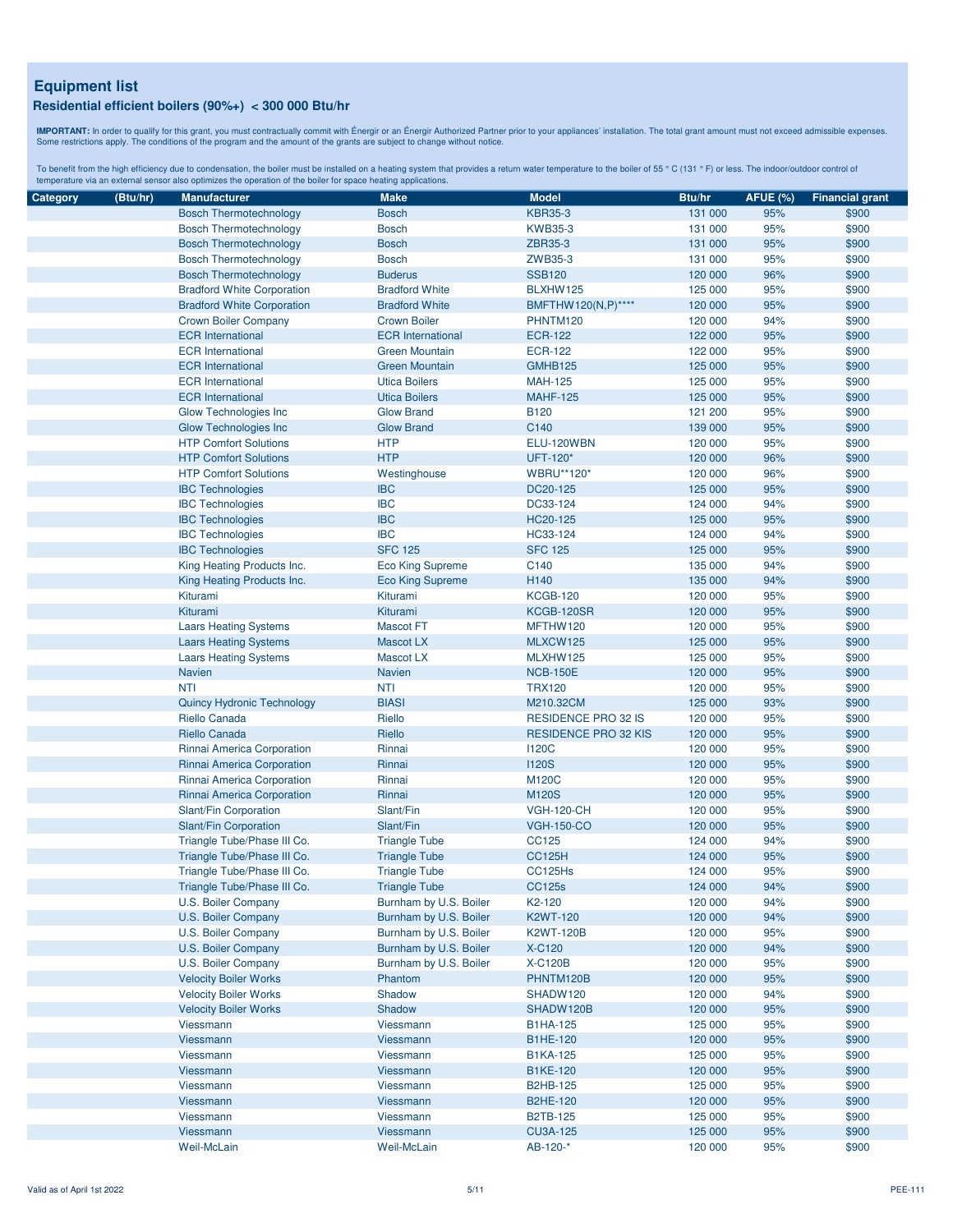**IMPORTANT:** In order to qualify for this grant, you must contractually commit with Énergir o an Énergir Authorized Partner prior to your appliances' installation. The total grant amount must not exceed admissible expenses

| Category | (Btu/hr)                  | <b>Manufacturer</b>               | <b>Make</b>              | <b>Model</b>                 | Btu/hr             | <b>AFUE (%)</b> | <b>Financial grant</b> |
|----------|---------------------------|-----------------------------------|--------------------------|------------------------------|--------------------|-----------------|------------------------|
|          |                           | Williamson-Thermoflo              | Williamson-Thermoflo     | FS-120-*                     | 120 000            | 95%             | \$900                  |
| 140 000  | 159 999<br>$\blacksquare$ | <b>Allied Engineering</b>         | <b>Super Hot</b>         | <b>HSE-145-N</b>             | 145 000            | 92%             | \$900                  |
|          |                           | <b>Bosch Thermotechnology</b>     | <b>Bosch</b>             | <b>KBR42-3</b>               | 151 000            | 95%             | \$900                  |
|          |                           | <b>Bosch Thermotechnology</b>     | <b>Bosch</b>             | <b>KWB42-3</b>               | 151 000            | 95%             | \$900                  |
|          |                           | <b>Bosch Thermotechnology</b>     | <b>Bosch</b>             | ZBR42-3                      | 151 000            | 95%             | \$900                  |
|          |                           | <b>Bosch Thermotechnology</b>     | <b>Bosch</b>             | ZWB42-3                      | 151 000            | 95%             | \$900                  |
|          |                           | <b>Bradford White Corporation</b> | <b>Bradford White</b>    | BLXCW150                     | 150 000            | 95%             | \$900                  |
|          |                           | <b>Bradford White Corporation</b> | <b>Bradford White</b>    | BLXHW150                     | 150 000            | 95%             | \$900                  |
|          |                           | <b>Bradford White Corporation</b> | <b>Bradford White</b>    | BMFTC(F,W)140                | 140 000            | 95%             | \$900                  |
|          |                           | <b>Bradford White Corporation</b> | <b>Bradford White</b>    | BMFTHW140                    | 140 000            | 95%             | \$900                  |
|          |                           | <b>Bradford White Corporation</b> | <b>Bradford White</b>    | <b>BNTH150</b>               | 150 000            | 95%             | \$900                  |
|          |                           | <b>Camus Hydronics</b>            | Camus/DynaMax            | <b>DMNC0153</b>              | 150 000            | 90%             | \$900                  |
|          |                           | <b>Camus Hydronics</b>            | Camus/DynaMax            | <b>DMNH0151</b>              | 150 000            | 90%             | \$900                  |
|          |                           | <b>Camus Hydronics</b>            | <b>Valiant FT</b>        | <b>VANH-0155</b>             | 155 000            | 95%             | \$900                  |
|          |                           | Carrier                           | <b>Bryant / Carrier</b>  | <b>BWMAAN000150</b>          | 150 000            | 95%             | \$900                  |
|          |                           | Carrier                           | <b>Bryant / Carrier</b>  | BWMAAN000150AAAA             | 150 000            | 95%             | \$900                  |
|          |                           | <b>Crown Boiler Company</b>       | <b>Crown Boiler</b>      | PHNTM150                     | 150 000            | 95%             | \$900                  |
|          |                           | <b>ECR</b> International          | Baxi                     | LUNA DUO-TEC 1.48 GA         | 153 000            | 95%             | \$900                  |
|          |                           | <b>ECR</b> International          | <b>ECR</b> International | <b>ECR-147</b>               | 147 000            | 95%             | \$900                  |
|          |                           | <b>ECR</b> International          | Olsen                    | <b>OLSSC-150</b>             | 150 000            | 95%             | \$900                  |
|          |                           | <b>ECR</b> International          | Olsen                    | <b>OLSSV-150</b>             | 150 000            | 95%             | \$900                  |
|          |                           | <b>ECR</b> International          | <b>Utica Boilers</b>     | <b>MAC-150</b>               |                    | 95%             | \$900                  |
|          |                           | <b>ECR</b> International          | <b>Utica Boilers</b>     | <b>MACF-150</b>              | 150 000<br>150 000 | 95%             | \$900                  |
|          |                           | <b>ECR</b> International          | <b>Utica Boilers</b>     | <b>SSV-150</b>               |                    | 95%             | \$900                  |
|          |                           | <b>ECR</b> International          | <b>Utica Boilers</b>     | <b>UBSSC-150</b>             | 150 000<br>150 000 | 95%             | \$900                  |
|          |                           | <b>HTP Comfort Solutions</b>      | <b>ELITE ULTRA</b>       | EFTU-150WBN                  | 150 000            | 95%             | \$900                  |
|          |                           | <b>HTP Comfort Solutions</b>      | <b>ELITE ULTRA</b>       | EFTU-150WCN                  |                    | 95%             |                        |
|          |                           | <b>HTP Comfort Solutions</b>      | <b>ELITE ULTRA</b>       |                              | 150 000<br>150 000 | 95%             | \$900<br>\$900         |
|          |                           | <b>HTP Comfort Solutions</b>      | <b>HTP</b>               | ELU-150WBN<br><b>EFT-155</b> | 155 000            | 96%             | \$900                  |
|          |                           | <b>HTP Comfort Solutions</b>      | <b>HTP</b>               | EFTC-140F                    | 140 000            | 93%             | \$900                  |
|          |                           | <b>HTP Comfort Solutions</b>      | <b>HTP</b>               | <b>EFTC-140W</b>             |                    | 95%             |                        |
|          |                           |                                   | <b>HTP</b>               | ELU-150WCN                   | 140 000<br>150 000 | 95%             | \$900                  |
|          |                           | <b>HTP Comfort Solutions</b>      | <b>HTP</b>               |                              |                    |                 | \$900                  |
|          |                           | <b>HTP Comfort Solutions</b>      | <b>HTP</b>               | EP-150<br>UFT-140*           | 150 000<br>140 000 | 95%<br>95%      | \$900                  |
|          |                           | <b>HTP Comfort Solutions</b>      |                          |                              |                    |                 | \$900                  |
|          |                           | <b>HTP Comfort Solutions</b>      | <b>HTP</b>               | <b>UFTC-140*</b>             | 140 000            | 95%             | \$900                  |
|          |                           | <b>HTP Comfort Solutions</b>      | Westinghouse             | WBRCNG140W                   | 140 000            | 96%             | \$900                  |
|          |                           | <b>HTP Comfort Solutions</b>      | Westinghouse             | <b>WBRE**150</b>             | 150 000            | 95%             | \$900                  |
|          |                           | <b>HTP Comfort Solutions</b>      | Westinghouse             | WBRNG155                     | 155 000            | 95%             | \$900                  |
|          |                           | <b>HTP Comfort Solutions</b>      | Westinghouse             | <b>WBRU**140*</b>            | 140 000            | 95%             | \$900                  |
|          |                           | <b>HTP Comfort Solutions</b>      | Westinghouse             | <b>WBRUC**140*</b>           | 140 000            | 95%             | \$900                  |
|          |                           | <b>IBC Technologies</b>           | <b>IBC</b>               | <b>VFC15-150</b>             | 150 000            | 95%             | \$900                  |
|          |                           | <b>IBC Technologies</b>           | <b>IBC</b>               | <b>VX 150</b>                | 150 000            | 95%             | \$900                  |
|          |                           | <b>Laars Heating Systems</b>      | Laars                    | <b>NTH150</b>                | 150 000            | 95%             | \$900                  |
|          |                           | <b>Laars Heating Systems</b>      | <b>Mascot FT</b>         | MFTC(F,W)140                 | 140 000            | 95%             | \$900                  |
|          |                           | <b>Laars Heating Systems</b>      | Mascot FT                | MFTHW140                     | 140 000            | 95%             | \$900                  |
|          |                           | <b>Laars Heating Systems</b>      | Mascot LX                | MLXCW150                     | 150 000            | 95%             | \$900                  |
|          |                           | <b>Laars Heating Systems</b>      | Mascot LX                | MLXHW150                     | 150 000            | 95%             | \$900                  |
|          |                           | Lennox                            | GCWB95F150               | GCWB95F150                   | 150 000            | 95%             | \$900                  |
|          |                           | Lennox                            | GCWB95W150               | GCWB95W150                   | 150 000            | 95%             | \$900                  |
|          |                           | Lennox                            | Lennox                   | <b>GWM-150IE</b>             | 150 000            | 95%             | \$900                  |
|          |                           | Lochinvar                         | A.O. Smith               | $ACB-150(S,H)-N$             | 150 000            | 95%             | \$900                  |
|          |                           | Lochinvar                         | Lochinvar                | <b>EPB150N</b>               | 150 000            | 95%             | \$900                  |
|          |                           | Lochinvar                         | Lochinvar                | <b>EPC150N</b>               | 150 000            | 95%             | \$900                  |
|          |                           | Lochinvar                         | Lochinvar                | <b>KHB155N</b>               | 155 000            | 95%             | \$900                  |
|          |                           | Lochinvar                         | Lochinvar                | NKB150N                      | 150 000            | 95%             | \$900                  |
|          |                           | Lochinvar                         | Lochinvar                | <b>NKC150N</b>               | 150 000            | 95%             | \$900                  |
|          |                           | Lochinvar                         | Lochinvar                | <b>WHB155N</b>               | 155 000            | 95%             | \$900                  |
|          |                           | Lochinvar                         | <b>State</b>             | $SCB-150(S,H)-N$             | 150 000            | 95%             | \$900                  |
|          |                           | <b>Navien</b>                     | Navien                   | <b>NCB-180E</b>              | 150 000            | 95%             | \$900                  |
|          |                           | <b>Navien</b>                     | <b>Navien</b>            | <b>NHB-150</b>               | 150 000            | 95%             | \$900                  |
|          |                           | NTI                               | <b>FTVN</b>              | <b>FTVN150</b>               | 150 000            | 95%             | \$900                  |
|          |                           | <b>NTI</b>                        | <b>FTVN</b>              | FTVN150C                     | 150 000            | 95%             | \$900                  |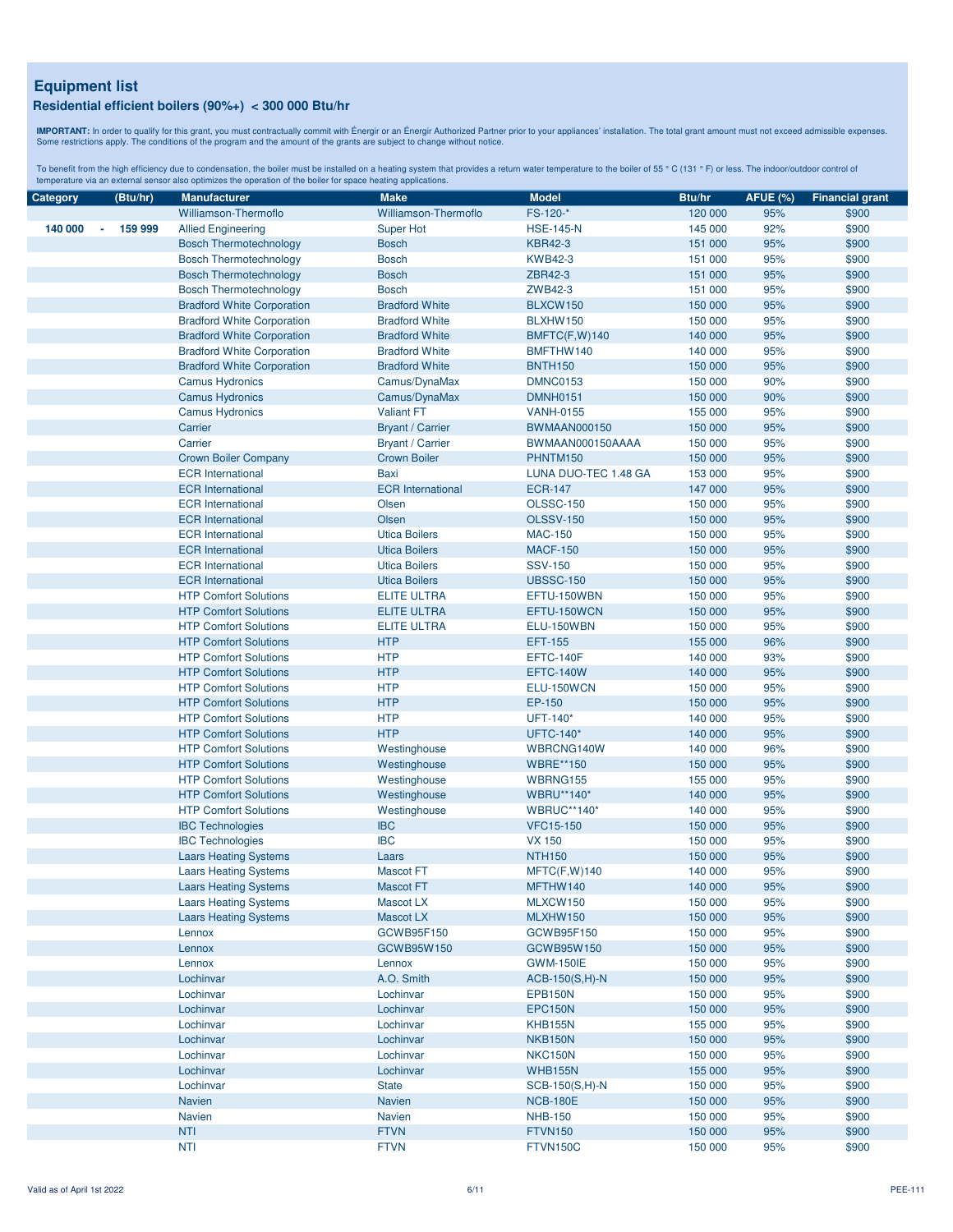**IMPORTANT:** In order to qualify for this grant, you must contractually commit with Énergir o an Énergir Authorized Partner prior to your appliances' installation. The total grant amount must not exceed admissible expenses

| Category | (Btu/hr)     | <b>Manufacturer</b>               | <b>Make</b>                  | <b>Model</b>              | Btu/hr  | <b>AFUE (%)</b> | <b>Financial grant</b> |
|----------|--------------|-----------------------------------|------------------------------|---------------------------|---------|-----------------|------------------------|
|          |              | <b>NTI</b>                        | <b>NTI</b>                   | <b>FTV150</b>             | 150 000 | 95%             | \$900                  |
|          |              | <b>NTI</b>                        | <b>NTI</b>                   | <b>FTV150C</b>            | 150 000 | 95%             | \$900                  |
|          |              | <b>NTI</b>                        | <b>NTI</b>                   | <b>TI150</b>              | 150 000 | 94%             | \$900                  |
|          |              | <b>NTI</b>                        | <b>NTI</b>                   | <b>TRX150C</b>            | 150 000 | 95%             | \$900                  |
|          |              | <b>NTI</b>                        | <b>NTI</b>                   | <b>TX151</b>              | 151 000 | 94%             | \$900                  |
|          |              |                                   |                              |                           |         |                 |                        |
|          |              | <b>NTI</b>                        | <b>NTI</b>                   | <b>TX151C</b>             | 151 000 | 94%             | \$900                  |
|          |              | <b>NTI</b>                        | <b>NTI</b>                   | <b>VM153</b>              | 150 000 | 95%             | \$900                  |
|          |              | <b>NTI</b>                        | <b>NTI</b>                   | <b>VM153P</b>             | 150 000 | 95%             | \$900                  |
|          |              | <b>NTI</b>                        | <b>Trinity</b>               | LX150                     | 150 000 | 94%             | \$900                  |
|          |              | <b>NTI</b>                        | <b>Trinity</b>               | <b>TFT154</b>             | 150 000 | 95%             | \$900                  |
|          |              | <b>NTI</b>                        | <b>Trinity</b>               | <b>TFT155</b>             | 155 000 | 95%             | \$900                  |
|          |              | <b>NTI</b>                        | <b>TRITONEX</b>              | <b>TRX150</b>             | 150 000 | 95%             | \$900                  |
|          |              | <b>PB Heat</b>                    | <b>Peerless</b>              | PF-140                    | 140 000 | 95%             | \$900                  |
|          |              | Riello Canada                     | Riello                       | <b>FAMILY PRO 42 IS</b>   | 151 000 | 95%             | \$900                  |
|          |              | Riello Canada                     | Riello                       | <b>FAMILY PRO 42 KIS</b>  | 151 000 | 95%             | \$900                  |
|          |              | Rinnai America Corporation        | Rinnai                       | <b>I150S</b>              | 150 000 | 96%             | \$900                  |
|          |              | Slant/Fin Corporation             | <b>CHS</b>                   | <b>CHS-154</b>            | 154 000 | 95%             | \$900                  |
|          |              | Slant/Fin Corporation             | Slant/Fin                    | <b>VGH-150-CH</b>         | 150 000 | 95%             | \$900                  |
|          |              | Slant/Fin Corporation             | Slant/Fin                    | <b>VSLII-150</b>          | 150 000 | 92%             | \$900                  |
|          |              | Triangle Tube/Phase III Co.       | <b>Triangle Tube</b>         | <b>CC150s</b>             | 145 000 | 92%             | \$900                  |
|          |              | Triangle Tube/Phase III Co.       | <b>Triangle Tube</b>         | <b>INSTINCT COMBI 155</b> | 155 000 | 95%             | \$900                  |
|          |              | Triangle Tube/Phase III Co.       | <b>Triangle Tube</b>         | <b>INSTINCT SOLO 155</b>  | 155 000 | 95%             | \$900                  |
|          |              | Triangle Tube/Phase III Co.       | <b>Triangle Tube</b>         | <b>Solo 155</b>           | 155 000 | 95%             | \$900                  |
|          |              | U.S. Boiler Company               | Burnham by U.S. Boiler       | <b>ALP150B</b>            | 150 000 | 95%             | \$900                  |
|          |              | U.S. Boiler Company               | Burnham by U.S. Boiler       | <b>ASPN-155</b>           | 155 000 | 95%             | \$900                  |
|          |              | U.S. Boiler Company               | Burnham by U.S. Boiler       | <b>ASPNC-155</b>          | 155 000 | 95%             | \$900                  |
|          |              | U.S. Boiler Company               | Burnham by U.S. Boiler       | K2-150                    | 150 000 | 95%             | \$900                  |
|          |              | U.S. Boiler Company               | Burnham by U.S. Boiler       | K2FT-155                  | 155 000 | 95%             | \$900                  |
|          |              |                                   |                              | <b>K2FTC-155</b>          | 155 000 | 95%             | \$900                  |
|          |              | U.S. Boiler Company               | Burnham by U.S. Boiler       | <b>K2WT-150</b>           |         | 95%             | \$900                  |
|          |              | U.S. Boiler Company               | Burnham by U.S. Boiler       |                           | 150 000 |                 |                        |
|          |              | U.S. Boiler Company               | Burnham by U.S. Boiler       | <b>K2WT-150B</b>          | 150 000 | 95%             | \$900                  |
|          |              | U.S. Boiler Company               | Burnham by U.S. Boiler       | X-C150                    | 150 000 | 95%             | \$900                  |
|          |              | U.S. Boiler Company               | Burnham by U.S. Boiler       | <b>X-C150B</b>            | 150 000 | 95%             | \$900                  |
|          |              | <b>Velocity Boiler Works</b>      | Phantom                      | PHNTM150B                 | 150 000 | 95%             | \$900                  |
|          |              | <b>Velocity Boiler Works</b>      | Raptor                       | <b>RPTR155</b>            | 155 000 | 95%             | \$900                  |
|          |              | <b>Velocity Boiler Works</b>      | Raptor                       | <b>RPTR155C</b>           | 155 000 | 95%             | \$900                  |
|          |              | <b>Velocity Boiler Works</b>      | Raptor                       | RPTR155CB                 | 155 000 | 95%             | \$900                  |
|          |              | <b>Velocity Boiler Works</b>      | Shadow                       | SHADW150                  | 150 000 | 95%             | \$900                  |
|          |              | <b>Velocity Boiler Works</b>      | Shadow                       | SHADW150B                 | 150 000 | 95%             | \$900                  |
|          |              | <b>Velocity Boiler Works</b>      | <b>Velocity Boiler Works</b> | RPTR155HB                 | 155 000 | 95%             | \$900                  |
|          |              | Vesta.DS                          | Vesta                        | <b>VRC-140</b>            | 140 000 | 95%             | \$900                  |
|          |              | Viessmann                         | Viessmann                    | <b>B1HE-150</b>           | 150 000 | 95%             | \$900                  |
|          |              | Viessmann                         | Viessmann                    | <b>B2HE-150</b>           | 150 000 | 95%             | \$900                  |
|          |              | Weil-McLain                       | <b>ECO Tec</b>               | ECO TEC 150               | 150 000 | 95%             | \$900                  |
|          |              | Weil-McLain                       | Evergreen                    | <b>EVG155</b>             | 155 000 | 95%             | \$900                  |
|          |              | Weil-McLain                       | Weil-McLain                  | AB-155-*                  | 155 000 | 95%             | \$900                  |
|          |              | Weil-McLain                       | <b>Weil-McLain</b>           | <b>ECO155</b>             | 155 000 | 95%             | \$900                  |
|          |              | Weil-McLain                       | Weil-McLain                  | $GV90+5$                  | 140 000 | 91%             | \$900                  |
|          |              | Weil-McLain                       | Weil-McLain                  | ULTRA155-CT               | 155 000 | 94%             | \$900                  |
|          |              | Weil-McLain                       | Weil-McLain                  | WM97+155-CT               | 155 000 | 95%             | \$900                  |
|          |              | Williamson-Thermoflo              | FreeStyle                    | FS-155-N-*                | 155 000 | 94%             | \$900                  |
| 160 000  | 179 999<br>÷ | <b>Bosch Thermotechnology</b>     | <b>Buderus</b>               | GB14245                   | 161 000 | 95%             | \$900                  |
|          |              | <b>Bosch Thermotechnology</b>     | <b>Buderus</b>               | <b>SSB160</b>             | 160 000 | 96%             | \$900                  |
|          |              | <b>Bradford White Corporation</b> | <b>Bradford White</b>        | BLXCW175                  | 175 000 | 95%             | \$900                  |
|          |              | <b>Bradford White Corporation</b> | <b>Bradford White</b>        | BLXHW175                  | 175 000 | 95%             | \$900                  |
|          |              | <b>ECR</b> International          | <b>ECR</b> International     | <b>ECR-160</b>            | 160 000 | 95%             | \$900                  |
|          |              | <b>ECR</b> International          | <b>Utica Boilers</b>         | <b>MAH-165</b>            | 165 000 | 95%             | \$900                  |
|          |              | <b>Glow Technologies Inc.</b>     | <b>Glow Brand</b>            | <b>B160</b>               | 162 500 | 95%             | \$900                  |
|          |              | <b>HTP Comfort Solutions</b>      | <b>HTP</b>                   | UFT-175*                  | 175 000 | 96%             | \$900                  |
|          |              |                                   |                              |                           |         |                 |                        |
|          |              | <b>HTP Comfort Solutions</b>      | Westinghouse                 | <b>WBRU**175*</b>         | 175 000 | 96%             | \$900                  |
|          |              | <b>IBC Technologies</b>           | <b>IBC</b>                   | DC33-160                  | 160 000 | 94%             | \$900                  |
|          |              | <b>IBC Technologies</b>           | <b>IBC</b>                   | HC33-160                  | 160 000 | 94%             | \$900                  |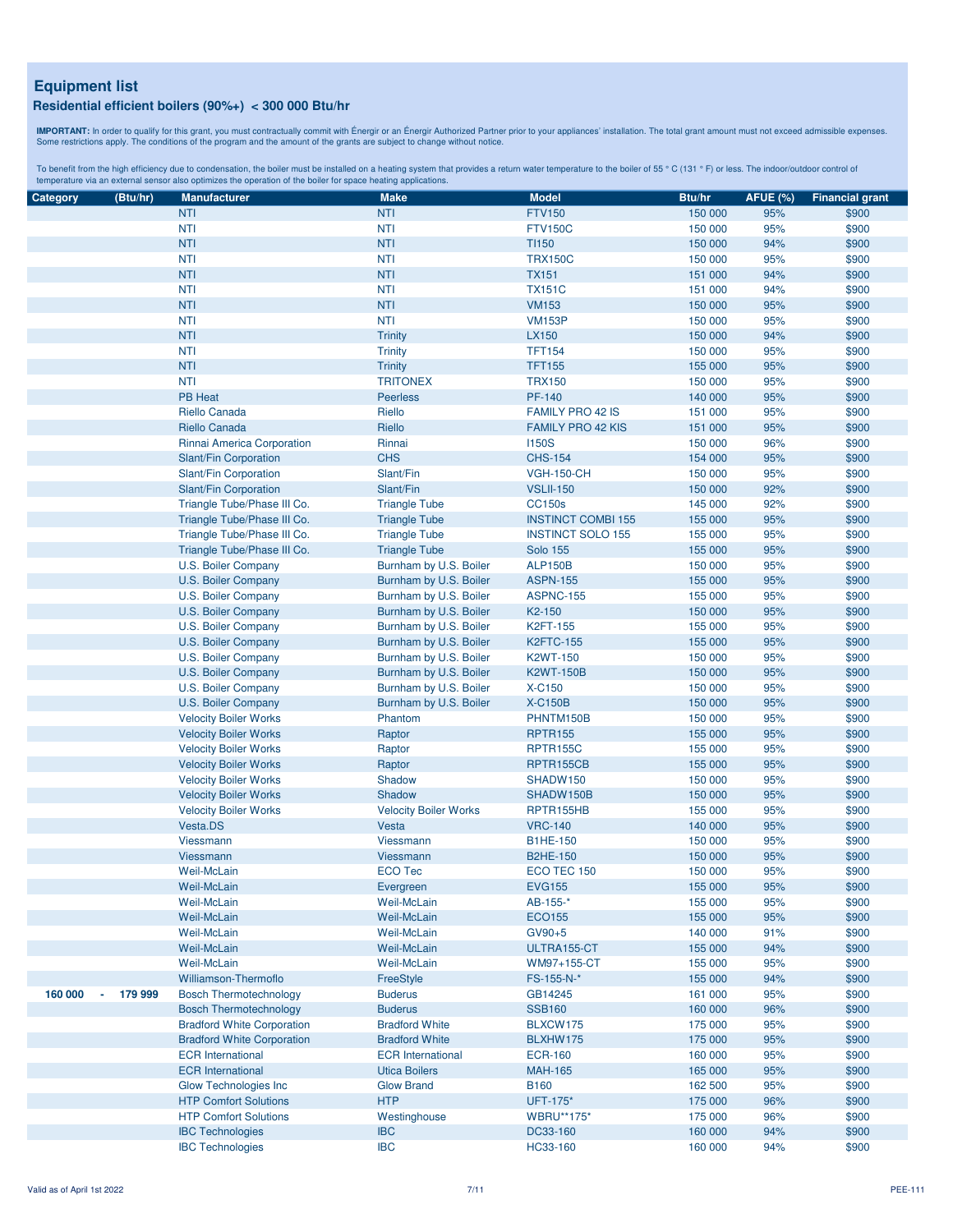**IMPORTANT:** In order to qualify for this grant, you must contractually commit with Énergir o an Énergir Authorized Partner prior to your appliances' installation. The total grant amount must not exceed admissible expenses

| Category | (Btu/hr)      | <b>Manufacturer</b>               | <b>Make</b>                       | <b>Model</b>       | Btu/hr  | <b>AFUE (%)</b> | <b>Financial grant</b> |
|----------|---------------|-----------------------------------|-----------------------------------|--------------------|---------|-----------------|------------------------|
|          |               | <b>IBC Technologies</b>           | <b>IBC</b>                        | SL20-160G3         | 160 000 | 95%             | \$900                  |
|          |               | <b>Laars Heating Systems</b>      | Mascot LX                         | MLXCW175           | 175 000 | 95%             | \$900                  |
|          |               | <b>Laars Heating Systems</b>      | <b>Mascot LX</b>                  | MLXHW175           | 175 000 | 95%             | \$900                  |
|          |               | <b>Navien</b>                     | <b>Navien</b>                     | <b>NFB-175</b>     | 175 000 | 95%             | \$900                  |
|          |               | <b>Navien</b>                     | <b>Navien</b>                     | <b>NFB-175H</b>    | 175 000 | 95%             | \$900                  |
|          |               | <b>Navien</b>                     | <b>Navien</b>                     | <b>NFC-175</b>     | 175 000 | 95%             | \$900                  |
|          |               | <b>NTI</b>                        | <b>Trinity</b>                    | <b>TFT175</b>      | 175 000 | 95%             | \$900                  |
|          |               | <b>PNA</b>                        | Pensotti                          | PCH50/B-H          | 171 000 | 91%             | \$900                  |
|          |               | Rinnai America Corporation        | Rinnai                            | <b>M160C</b>       | 160 000 | 95%             | \$900                  |
|          |               | Rinnai America Corporation        | Rinnai                            | M160S              |         | 95%             | \$900                  |
|          |               |                                   |                                   |                    | 160 000 |                 |                        |
|          |               | Rinnai America Corporation        | Rinnai                            | Q175S              | 175 000 | 95%             | \$900                  |
|          |               | Slant/Fin Corporation             | Slant/Fin                         | <b>CHS-175</b>     | 175 000 | 95%             | \$900                  |
|          |               | Triangle Tube/Phase III Co.       | <b>Triangle Tube</b>              | <b>Solo 175</b>    | 170 000 | 95%             | \$900                  |
|          |               | <b>Utica Boilers</b>              | <b>MAHF-165</b>                   | <b>MAHF-165</b>    | 165 000 | 95%             | \$900                  |
|          |               | Viessmann                         | Viessmann                         | <b>B2HB-160</b>    | 160 000 | 95%             | \$900                  |
|          |               | Viessmann                         | Viessmann                         | <b>CU3A-160</b>    | 160 000 | 95%             | \$900                  |
|          |               | Weil-McLain                       | <b>Weil-McLain</b>                | GV90+6             | 175 000 | 91%             | \$900                  |
| 180 000  | 199 999<br>×, | <b>Bradford White Corporation</b> | <b>Bradford White</b>             | BMFTCF199N         | 199 000 | 95%             | \$900                  |
|          |               | <b>Bradford White Corporation</b> | <b>Bradford White</b>             | BMFTCW199N         | 199 000 | 95%             | \$900                  |
|          |               | <b>Bradford White Corporation</b> | <b>Bradford White</b>             | BMFTHW199N         | 199 000 | 95%             | \$900                  |
|          |               | <b>Camus Hydronics</b>            | <b>Valiant FT</b>                 | <b>VANH-0199</b>   | 199 000 | 95%             | \$900                  |
|          |               | <b>Crown Boiler Company</b>       | <b>Crown Boiler</b>               | PHNTM180           | 180 000 | 94%             | \$900                  |
|          |               | <b>HTP Comfort Solutions</b>      | <b>ELITE ULTRA</b>                | EFTU-199WBN        | 199 000 | 95%             | \$900                  |
|          |               | <b>HTP Comfort Solutions</b>      | <b>ELITE ULTRA</b>                | EFTU-199WCN        | 199 000 | 95%             | \$900                  |
|          |               | <b>HTP Comfort Solutions</b>      | <b>ELITE ULTRA</b>                | ELU-199WBN         | 199 000 | 95%             | \$900                  |
|          |               | <b>HTP Comfort Solutions</b>      | <b>ELITE ULTRA</b>                | ELU-199WCN         | 199 000 | 95%             | \$900                  |
|          |               | <b>HTP Comfort Solutions</b>      | <b>HTP</b>                        | EFTC-199F          | 199 000 | 95%             | \$900                  |
|          |               | <b>HTP Comfort Solutions</b>      | <b>HTP</b>                        | EFTC-199W          | 199 000 | 95%             | \$900                  |
|          |               | <b>HTP Comfort Solutions</b>      | <b>HTP</b>                        | UFT-199*           | 199 000 | 96%             | \$900                  |
|          |               | <b>HTP Comfort Solutions</b>      | <b>HTP</b>                        | <b>UFTC-199*</b>   | 199 000 | 95%             | \$900                  |
|          |               | <b>HTP Comfort Solutions</b>      |                                   | WBRCNG199W         | 199 000 | 95%             | \$900                  |
|          |               |                                   | Westinghouse                      |                    |         | 96%             |                        |
|          |               | <b>HTP Comfort Solutions</b>      | Westinghouse                      | WBRU**199*         | 199 000 |                 | \$900                  |
|          |               | <b>HTP Comfort Solutions</b>      | Westinghouse                      | <b>WBRUC**199*</b> | 199 000 | 95%             | \$900                  |
|          |               | <b>IBC Technologies</b>           | <b>IBC</b>                        | <b>SFC 199</b>     | 199 000 | 95%             | \$900                  |
|          |               | <b>IBC Technologies</b>           | <b>IBC</b>                        | SL30-199G3         | 199 000 | 95%             | \$900                  |
|          |               | <b>IBC Technologies</b>           | <b>IBC</b>                        | <b>VX 199</b>      | 199 000 | 95%             | \$900                  |
|          |               | King Heating Products Inc.        | <b>Eco King Supreme</b>           | C200               | 185 000 | 94%             | \$900                  |
|          |               | King Heating Products Inc.        | <b>Eco King Supreme</b>           | H <sub>200</sub>   | 185 000 | 94%             | \$900                  |
|          |               | <b>Laars Heating Systems</b>      | <b>Bradford White</b>             | BFTCF199N          | 199 000 | 95%             | \$900                  |
|          |               | <b>Laars Heating Systems</b>      | <b>Bradford White</b>             | BFTHF199N          | 199 000 | 95%             | \$900                  |
|          |               | <b>Laars Heating Systems</b>      | Laars                             | LFTCF199N          | 199 000 | 95%             | \$900                  |
|          |               | <b>Laars Heating Systems</b>      | Laars                             | LFTHF199N          | 199 000 | 95%             | \$900                  |
|          |               | <b>Laars Heating Systems</b>      | <b>Mascot FT</b>                  | MFTCF199N****      | 199 000 | 95%             | \$900                  |
|          |               | <b>Laars Heating Systems</b>      | <b>Mascot FT</b>                  | MFTCW199           | 199 000 | 95%             | \$900                  |
|          |               | <b>Laars Heating Systems</b>      | Mascot FT                         | MFTHW199           | 199 000 | 95%             | \$900                  |
|          |               | Lochinvar                         | A.O. Smith                        | $ACB-199(S,H)-N$   | 199 000 | 95%             | \$900                  |
|          |               | Lochinvar                         | Lochinvar                         | <b>EPB199N</b>     | 199 999 | 95%             | \$900                  |
|          |               | Lochinvar                         | Lochinvar                         | EPC199N            | 199 999 | 95%             | \$900                  |
|          |               | Lochinvar                         | Lochinvar                         | KHB199N            | 199 000 | 95%             | \$900                  |
|          |               | Lochinvar                         | Lochinvar                         | <b>NKB199(N,L)</b> | 199 000 | 95%             | \$900                  |
|          |               | Lochinvar                         | Lochinvar                         | NKC199N            | 199 999 | 95%             | \$900                  |
|          |               | Lochinvar                         | Lochinvar                         | <b>WHB199N</b>     | 199 000 | 95%             | \$900                  |
|          |               | Lochinvar                         | <b>State</b>                      | SCB-199(S,H)-N     | 199 000 | 95%             | \$900                  |
|          |               | <b>Mestek</b>                     | <b>Advanced Thermal Hydronics</b> | $KN-2$             | 199 000 | 90%             | \$900                  |
|          |               |                                   |                                   |                    |         |                 |                        |
|          |               | <b>Mestek</b>                     | Hydrotherm                        | $KN-2$             | 199 000 | 90%             | \$900                  |
|          |               | <b>Navien</b>                     | <b>Navien</b>                     | <b>NCB-210E</b>    | 180 000 | 95%             | \$900                  |
|          |               | <b>Navien</b>                     | <b>Navien</b>                     | <b>NCB-240E</b>    | 199 000 | 95%             | \$900                  |
|          |               | <b>Navien</b>                     | Navien                            | <b>NFB-200H</b>    | 199 000 | 95%             | \$900                  |
|          |               | <b>Navien</b>                     | <b>NCB-190/60H</b>                | NCB-190/060H       | 190 000 | 95%             | \$900                  |
|          |               | <b>Navien</b>                     | <b>NCB-190/80H</b>                | NCB-190/080H       | 190 000 | 95%             | \$900                  |
|          |               | <b>Noritz America Corporation</b> | <b>Noritz</b>                     | <b>CB180-DV</b>    | 180 000 | 95%             | \$900                  |
|          |               | <b>Noritz America Corporation</b> | <b>Noritz</b>                     | <b>CB199-DV</b>    | 199 000 | 96%             | \$900                  |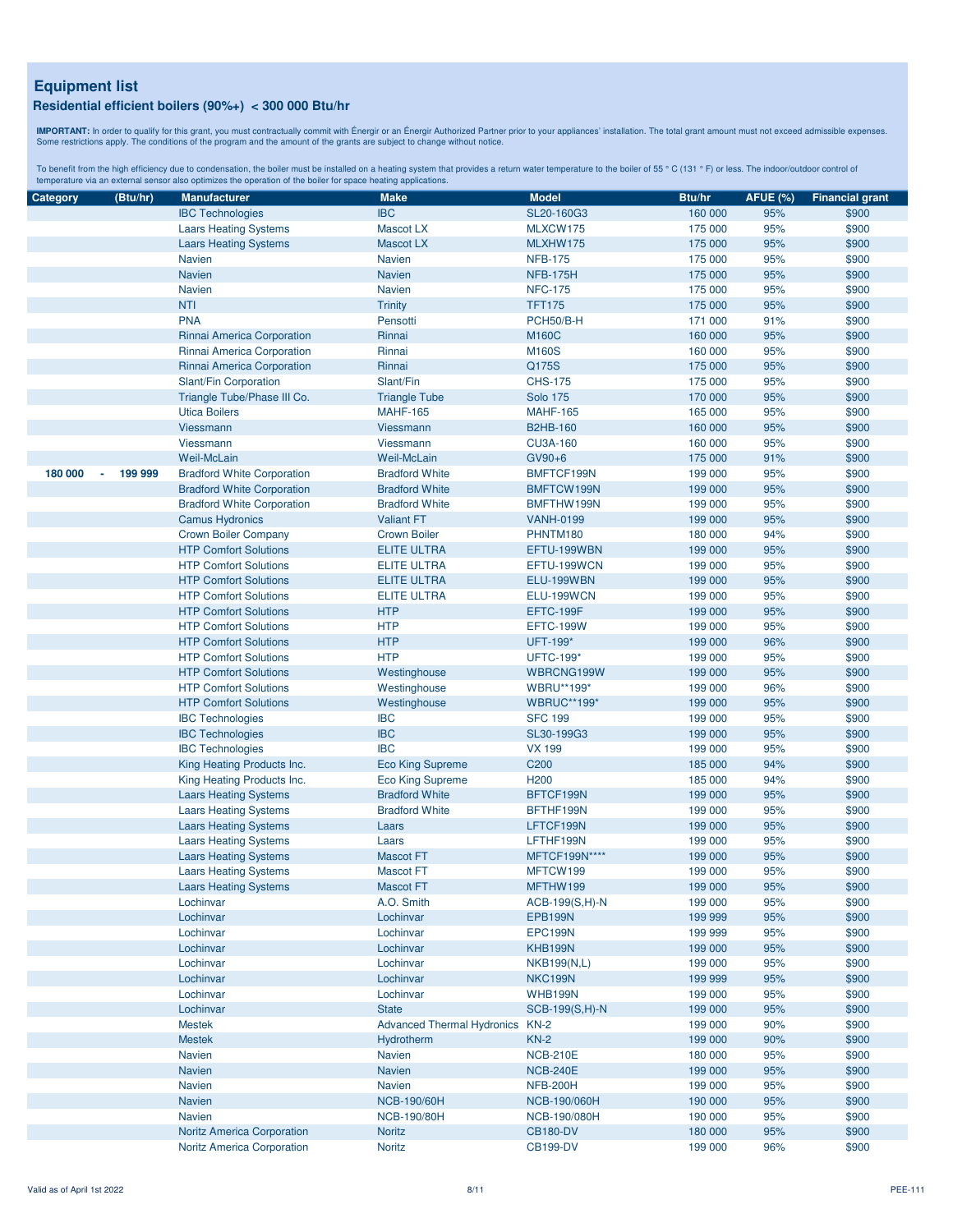**IMPORTANT:** In order to qualify for this grant, you must contractually commit with Énergir o an Énergir Authorized Partner prior to your appliances' installation. The total grant amount must not exceed admissible expenses

| Category | (Btu/hr)                  | <b>Manufacturer</b>               | <b>Make</b>              | <b>Model</b>                                    | Btu/hr  | <b>AFUE (%)</b> | <b>Financial grant</b> |
|----------|---------------------------|-----------------------------------|--------------------------|-------------------------------------------------|---------|-----------------|------------------------|
|          |                           | <b>Noritz America Corporation</b> | <b>Noritz</b>            | NRCB180DV                                       | 180 000 | 95%             | \$900                  |
|          |                           | Noritz America Corporation        | <b>Noritz</b>            | NRCB199DV                                       | 199 000 | 95%             | \$900                  |
|          |                           | <b>NTI</b>                        | <b>FTVN</b>              | <b>FTVN199</b>                                  | 199 000 | 95%             | \$900                  |
|          |                           | <b>NTI</b>                        | <b>FTVN</b>              | FTVN199C                                        | 199 000 | 95%             | \$900                  |
|          |                           | <b>NTI</b>                        | <b>NTI</b>               | <b>FTV190</b>                                   | 190 000 | 95%             | \$900                  |
|          |                           | <b>NTI</b>                        | <b>NTI</b>               | <b>FTV190C</b>                                  | 190 000 | 95%             | \$900                  |
|          |                           | <b>NTI</b>                        | <b>NTI</b>               | <b>TI200</b>                                    | 199 000 | 94%             | \$900                  |
|          |                           | <b>NTI</b>                        | <b>NTI</b>               | <b>TX200</b>                                    | 199 000 | 94%             | \$900                  |
|          |                           | <b>NTI</b>                        | <b>NTI</b>               | <b>TX200C</b>                                   | 199 000 | 94%             | \$900                  |
|          |                           | <b>NTI</b>                        | <b>Trinity</b>           | LX200                                           | 199 000 | 94%             | \$900                  |
|          |                           | <b>NTI</b>                        | <b>TRITONEX</b>          | <b>TRX199</b>                                   | 199 000 | 95%             | \$900                  |
|          |                           | <b>NTI</b>                        | <b>TRITONEX</b>          | <b>TRX199C</b>                                  | 199 000 | 95%             | \$900                  |
|          |                           | <b>PAVILION</b>                   |                          | PV199DV (GHQ-C3201WX-FF PV199DV (GHQ-C3201WX-FF | 199 000 | 95%             | \$900                  |
|          |                           | <b>PB Heat</b>                    | <b>Peerless</b>          | <b>PF-200-NAT</b>                               | 199 000 | 95%             | \$900                  |
|          |                           | <b>PB Heat</b>                    | <b>Peerless</b>          | <b>PFW-200-NAT</b>                              | 199 000 | 95%             | \$900                  |
|          |                           | Raypak                            | H7-198AR*                | 199 000                                         | 95%     | \$900           |                        |
|          | Raypak<br>Rheem           | Rheem                             | CRCBH199DVLN             | 199 000                                         | 95%     | \$900           |                        |
|          |                           |                                   |                          |                                                 |         |                 |                        |
|          | Rheem                     | Rheem                             | RCBH180DVLN              | 180 000                                         | 95%     | \$900           |                        |
|          |                           | Rheem                             | Rheem                    | RCBH199DVLN                                     | 199 000 | 95%             | \$900                  |
|          |                           | Rheem                             | Ruud                     | RUCBH180DVLN                                    | 180 000 | 95%             | \$900                  |
|          |                           | Rheem                             | Ruud                     | RUCBH199DVLN                                    | 199 000 | 95%             | \$900                  |
|          |                           | Slant/Fin Corporation             | Slant/Fin                | <b>VGH-180-CH</b>                               | 180 000 | 95%             | \$900                  |
|          |                           | Slant/Fin Corporation             | Slant/Fin                | <b>VGH-200-CO</b>                               | 180 000 | 95%             | \$900                  |
|          |                           | Triangle Tube/Phase III Co.       | <b>Triangle Tube</b>     | <b>INSTINCT COMBI 199</b>                       | 199 000 | 95%             | \$900                  |
|          |                           | Triangle Tube/Phase III Co.       | <b>Triangle Tube</b>     | <b>INSTINCT SOLO 199</b>                        | 199 000 | 95%             | \$900                  |
|          |                           | U.S. Boiler Company               | Burnham by U.S. Boiler   | K2-180                                          | 180 000 | 94%             | \$900                  |
|          |                           | U.S. Boiler Company               | Burnham by U.S. Boiler   | <b>K2WT-180</b>                                 | 180 000 | 94%             | \$900                  |
|          |                           | U.S. Boiler Company               | Burnham by U.S. Boiler   | <b>K2WT-180B</b>                                | 180 000 | 95%             | \$900                  |
|          |                           | U.S. Boiler Company               | Burnham by U.S. Boiler   | X-C180                                          | 180 000 | 94%             | \$900                  |
|          |                           | U.S. Boiler Company               | Burnham by U.S. Boiler   | <b>X-C180B</b>                                  | 180 000 | 95%             | \$900                  |
|          |                           | <b>Velocity Boiler Works</b>      | Phantom                  | PHNTM180B                                       | 180 000 | 95%             | \$900                  |
|          |                           | <b>Velocity Boiler Works</b>      | Shadow                   | SHADW180                                        | 180 000 | 94%             | \$900                  |
|          |                           | <b>Velocity Boiler Works</b>      | Shadow                   | SHADW180B                                       | 180 000 | 95%             | \$900                  |
|          |                           | Viessmann                         | Viessmann                | B1HE-199                                        | 199 000 | 95%             | \$900                  |
|          |                           | Viessmann                         | Viessmann                | <b>B1KE-199</b>                                 | 199 000 | 95%             | \$900                  |
|          |                           | Viessmann                         | Viessmann                | <b>B2HB-199</b>                                 | 199 000 | 95%             | \$900                  |
|          |                           | Viessmann                         | Viessmann                | <b>B2HE-199</b>                                 | 199 000 | 95%             | \$900                  |
|          |                           | Viessmann                         | Viessmann                | <b>CU3A-199</b>                                 | 199 000 | 95%             | \$900                  |
|          |                           | Weil-McLain                       | <b>ECO Tec</b>           | ECO TEC 199                                     | 199 000 | 95%             | \$900                  |
| 200 000  | 249 999<br>$\blacksquare$ | <b>Baxi SPA</b>                   | <b>Baxi</b>              | LUNA DUO-TEC 1.70                               | 216 330 | 95%             | \$900                  |
|          |                           | <b>Bosch Thermotechnology</b>     | <b>Buderus</b>           | GB14260                                         | 215 000 | 95%             | \$900                  |
|          |                           | <b>Bradford White Corporation</b> | <b>Bradford White</b>    | BLXHW220                                        | 220 000 | 95%             | \$900                  |
|          |                           | <b>Bradford White Corporation</b> | <b>Bradford White</b>    | <b>BNTH210</b>                                  | 210 000 | 95%             | \$900                  |
|          |                           | <b>Camus Hydronics</b>            | Camus/DynaMax            | <b>DMNC0203</b>                                 | 200 000 | 90%             | \$900                  |
|          |                           | <b>Camus Hydronics</b>            | Camus/DynaMax            | <b>DMNC0213</b>                                 | 200 000 | 90%             | \$900                  |
|          |                           | <b>Camus Hydronics</b>            | Camus/DynaMax            | <b>DMNH0201</b>                                 | 200 000 | 90%             | \$900                  |
|          |                           | <b>Camus Hydronics</b>            | Camus/DynaMax            | <b>DMNH0211</b>                                 | 200 000 | 90%             | \$900                  |
|          |                           | Carrier                           | <b>Bryant / Carrier</b>  | <b>BWMAAN000200</b>                             | 200 000 | 95%             | \$900                  |
|          |                           | Carrier                           | <b>Bryant / Carrier</b>  | BWMAAN000200AAAA                                | 200 000 | 95%             | \$900                  |
|          |                           | <b>Crown Boiler Company</b>       | <b>Crown Boiler</b>      | PHNTM210                                        | 210 000 | 95%             | \$900                  |
|          |                           | <b>ECR</b> International          | <b>Baxi</b>              | LUNA DUO-TEC 60 GA                              | 205 000 | 95%             | \$900                  |
|          |                           | <b>ECR</b> International          | <b>ECR</b> International | <b>ECR-200</b>                                  | 200 000 | 95%             | \$900                  |
|          |                           | <b>ECR</b> International          | <b>ECR</b> International | <b>ECR-227</b>                                  | 227 000 | 95%             | \$900                  |
|          |                           | <b>ECR</b> International          | Olsen                    | <b>OLSSC-200</b>                                | 200 000 | 95%             | \$900                  |
|          |                           | <b>ECR</b> International          | Olsen                    | <b>OLSSV-200</b>                                | 200 000 | 95%             | \$900                  |
|          |                           | <b>ECR</b> International          | <b>Utica Boilers</b>     | <b>MAC-205</b>                                  | 205 000 | 95%             | \$900                  |
|          |                           | <b>ECR</b> International          | <b>Utica Boilers</b>     | <b>SSV-200</b>                                  | 200 000 | 95%             | \$900                  |
|          |                           | <b>ECR</b> International          | <b>Utica Boilers</b>     | <b>UBSSC-200</b>                                | 200 000 | 95%             | \$900                  |
|          |                           | <b>ECR</b> International          | <b>Utica Boilers</b>     | <b>UCS-240</b>                                  | 240 000 | 95%             | \$900                  |
|          |                           |                                   | <b>HTP</b>               |                                                 |         |                 |                        |
|          |                           | <b>HTP Comfort Solutions</b>      |                          | EP-220                                          | 220 000 | 95%             | \$900                  |
|          |                           | <b>HTP Comfort Solutions</b>      | Westinghouse             | <b>WBRE**220</b>                                | 220 000 | 95%             | \$900                  |
|          |                           | <b>IBC Technologies</b>           | <b>IBC</b>               | <b>VFC45-225</b>                                | 225 000 | 95%             | \$900                  |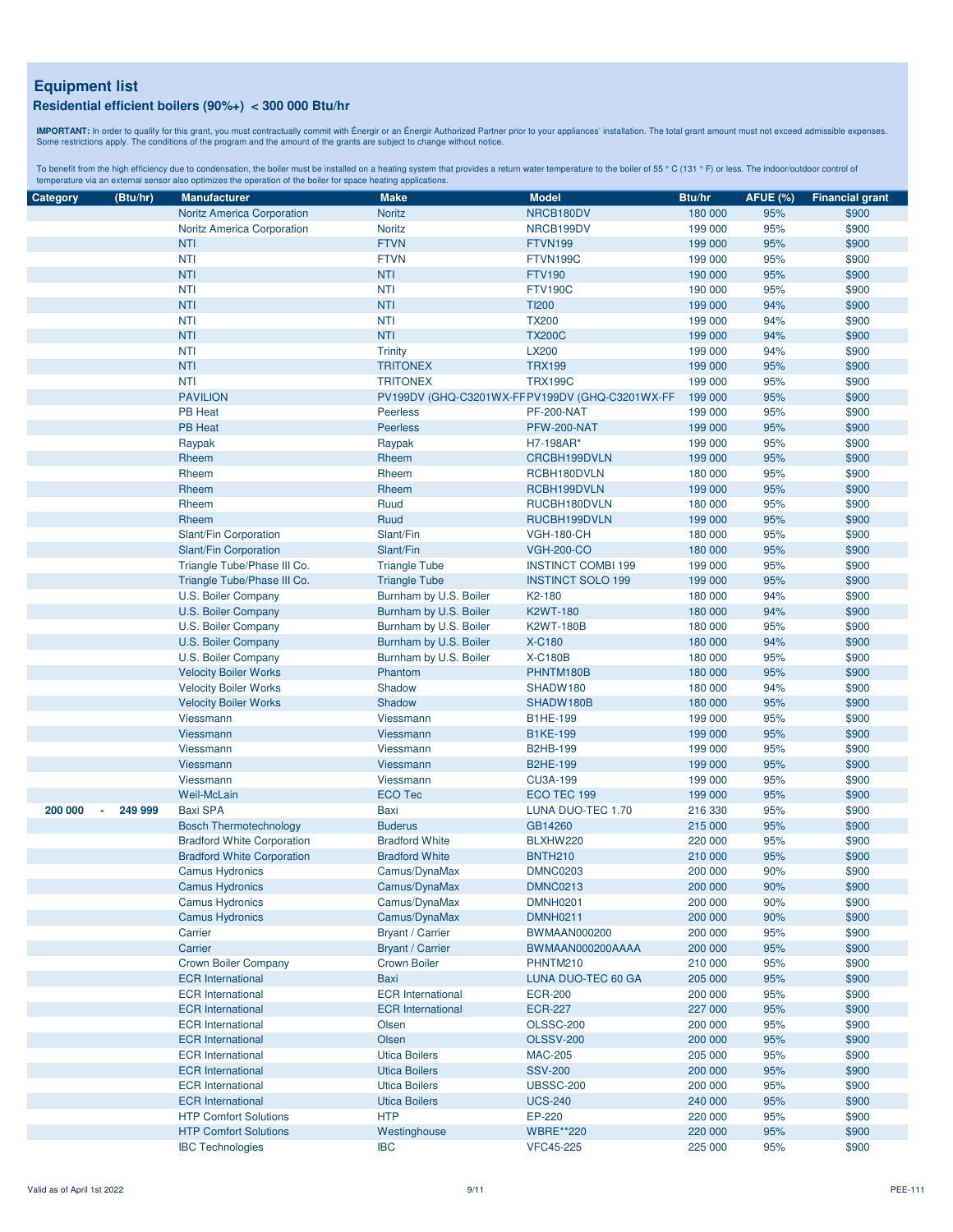**IMPORTANT:** In order to qualify for this grant, you must contractually commit with Énergir o an Énergir Authorized Partner prior to your appliances' installation. The total grant amount must not exceed admissible expenses

| Category | (Btu/hr) | <b>Manufacturer</b>               | <b>Make</b>                  | <b>Model</b>                  | Btu/hr  | <b>AFUE (%)</b> | <b>Financial grant</b> |
|----------|----------|-----------------------------------|------------------------------|-------------------------------|---------|-----------------|------------------------|
|          |          | Kenmore                           | Kenmore                      | <b>DKVLT-200</b>              | 200 000 | 95%             | \$900                  |
|          |          | <b>Laars Heating Systems</b>      | Laars                        | <b>NTH210</b>                 | 210 000 | 95%             | \$900                  |
|          |          | <b>Laars Heating Systems</b>      | <b>Mascot LX</b>             | MLXHW220                      | 220 000 | 95%             | \$900                  |
|          |          | Lennox                            | GCWB95W205                   | GCWB95W205                    | 205 000 | 95%             | \$900                  |
|          |          | Lennox                            | Lennox                       | <b>GWM-200IE</b>              | 200 000 | 95%             | \$900                  |
|          |          | <b>Mestek</b>                     | <b>RBI</b>                   | <b>IB199</b>                  | 200 000 | 92%             | \$900                  |
|          |          | <b>Navien</b>                     | <b>Navien</b>                | <b>NFB-200</b>                | 200 000 | 95%             | \$900                  |
|          |          | Navien                            | <b>Navien</b>                | <b>NFC-200</b>                | 200 000 | 95%             | \$900                  |
|          |          | <b>Navien</b>                     | <b>Navien</b>                | NFC-250/175H                  | 210 000 | 95%             | \$900                  |
|          |          | Navien                            | <b>Navien</b>                | NFC-250/200H                  | 210 000 | 95%             | \$900                  |
|          |          | <b>Navien</b>                     | NCB-240/110H                 | NCB-240/110H                  | 240 000 | 95%             | \$900                  |
|          |          |                                   |                              |                               |         |                 |                        |
|          |          | <b>Navien</b>                     | NCB-240/130H                 | NCB-240/130H<br><b>TFT200</b> | 240 000 | 95%             | \$900                  |
|          |          | <b>NTI</b>                        | <b>Trinity</b>               |                               | 200 000 | 95%             | \$900                  |
|          |          | <b>NTI</b>                        | <b>Trinity</b>               | <b>TFT201</b>                 | 200 000 | 95%             | \$900                  |
|          |          | <b>PB Heat</b>                    | <b>Peerless</b>              | <b>PF-210-NAT</b>             | 210 000 | 95%             | \$900                  |
|          |          | <b>PB Heat</b>                    | <b>Peerless</b>              | PFW-210-NAT                   | 210 000 | 95%             | \$900                  |
|          |          | Rinnai America Corporation        | Rinnai                       | Q205S                         | 205 000 | 95%             | \$900                  |
|          |          | Slant/Fin Corporation             | <b>CHS</b>                   | <b>CHS-201</b>                | 200 000 | 95%             | \$900                  |
|          |          | Slant/Fin Corporation             | Slant/Fin                    | <b>CHS-200</b>                | 200 000 | 95%             | \$900                  |
|          |          | Slant/Fin Corporation             | Slant/Fin                    | <b>VSLII-200</b>              | 200 000 | 92%             | \$900                  |
|          |          | Triangle Tube/Phase III Co.       | <b>Triangle Tube</b>         | <b>Solo 250</b>               | 245 000 | 95%             | \$900                  |
|          |          | U.S. Boiler Company               | Burnham by U.S. Boiler       | <b>ALP210B</b>                | 210 000 | 95%             | \$900                  |
|          |          | U.S. Boiler Company               | Burnham by U.S. Boiler       | <b>ASPN-205</b>               | 205 000 | 95%             | \$900                  |
|          |          | U.S. Boiler Company               | Burnham by U.S. Boiler       | <b>K2FT-205</b>               | 205 000 | 95%             | \$900                  |
|          |          | <b>Utica Boilers</b>              | <b>MACF-205</b>              | <b>MACF-205</b>               | 205 000 | 95%             | \$900                  |
|          |          | <b>Velocity Boiler Works</b>      | Raptor                       | <b>RPTR205</b>                | 205 000 | 95%             | \$900                  |
|          |          | <b>Velocity Boiler Works</b>      | <b>Velocity Boiler Works</b> | RPTR205HB                     | 205 000 | 95%             | \$900                  |
|          |          | Weil-McLain                       | <b>Weil-McLain</b>           | <b>EVG220</b>                 | 220 000 | 95%             | \$900                  |
|          |          | Weil-McLain                       | <b>Weil-McLain</b>           | ULTRA230-CT                   | 230 000 | 94%             | \$900                  |
| 250 000  | 299 999  | <b>Bosch Thermotechnology</b>     | <b>Bosch</b>                 | <b>SSB255</b>                 | 255 000 | 96%             | \$900                  |
|          |          | <b>Bosch Thermotechnology</b>     | <b>Buderus</b>               | GB162-80                      | 290 000 | 92%             | \$900                  |
|          |          | <b>Bradford White Corporation</b> | <b>Bradford White</b>        | <b>BNTH285</b>                | 285 000 | 95%             | \$900                  |
|          |          |                                   | Camus/DynaMax                | <b>DMNC0253</b>               | 250 000 | 90%             | \$900                  |
|          |          | <b>Camus Hydronics</b>            |                              |                               |         | 90%             |                        |
|          |          | <b>Camus Hydronics</b>            | Camus/DynaMax                | <b>DMNC0263</b>               | 250 000 |                 | \$900                  |
|          |          | <b>Camus Hydronics</b>            | Camus/DynaMax                | <b>DMNC0293</b>               | 299 000 | 90%             | \$900                  |
|          |          | <b>Camus Hydronics</b>            | Camus/DynaMax                | <b>DMNH0251</b>               | 250 000 | 90%             | \$900                  |
|          |          | <b>Camus Hydronics</b>            | Camus/DynaMax                | <b>DMNH0261</b>               | 250 000 | 90%             | \$900                  |
|          |          | <b>Camus Hydronics</b>            | Camus/DynaMax                | <b>DMNH0291</b>               | 299 000 | 90%             | \$900                  |
|          |          | <b>Camus Hydronics</b>            | <b>Valiant FT</b>            | <b>VANH-0250</b>              | 250 000 | 95%             | \$900                  |
|          |          | <b>Camus Hydronics</b>            | <b>Valiant FT</b>            | <b>VANH-0299</b>              | 299 000 | 95%             | \$900                  |
|          |          | Carrier                           | <b>Bryant / Carrier</b>      | <b>BWMAAN000299</b>           | 299 000 | 95%             | \$900                  |
|          |          | <b>Crown Boiler Company</b>       | <b>Crown Boiler</b>          | PHNTM285                      | 285 000 | 95%             | \$900                  |
|          |          | <b>ECR</b> International          | Olsen                        | <b>OLSSC-299</b>              | 299 000 | 95%             | \$900                  |
|          |          | <b>ECR</b> International          | <b>Utica Boilers</b>         | <b>UBSSC-299</b>              | 299 000 | 95%             | \$900                  |
|          |          | <b>HTP Comfort Solutions</b>      | <b>HTP</b>                   | <b>EFT-285</b>                | 285 000 | 95%             | \$900                  |
|          |          | <b>HTP Comfort Solutions</b>      | <b>HTP</b>                   | EP-299                        | 299 000 | 95%             | \$900                  |
|          |          | <b>HTP Comfort Solutions</b>      | Westinghouse                 | <b>WBRE**299</b>              | 299 000 | 95%             | \$900                  |
|          |          | <b>HTP Comfort Solutions</b>      | Westinghouse                 | WBRNG285                      | 285 000 | 95%             | \$900                  |
|          |          | <b>IBC Technologies</b>           | <b>IBC</b>                   | SL26-260G3                    | 260 000 | 95%             | \$900                  |
|          |          | Kenmore                           | Kenmore                      | DKVLT-299                     | 299 000 | 95%             | \$900                  |
|          |          | King Heating Products Inc.        | <b>Eco King Ultimate</b>     | <b>EK 299-CHB</b>             | 295 000 | 92%             | \$900                  |
|          |          | <b>Laars Heating Systems</b>      | Laars                        | <b>NTH285</b>                 | 285 000 | 95%             | \$900                  |
|          |          | Lochinvar                         | Lochinvar                    | <b>KHB285N</b>                | 285 000 | 95%             | \$900                  |
|          |          | Lochinvar                         | Lochinvar                    | <b>WHB285N</b>                | 285 000 | 95%             | \$900                  |
|          |          | Navien                            |                              | NCB-250/150H                  | 250 000 |                 |                        |
|          |          |                                   | NCB-250/150H                 |                               |         | 95%             | \$900                  |
|          |          | <b>NTI</b>                        | <b>Trinity</b>               | LX300                         | 275 000 | 94%             | \$900                  |
|          |          | <b>NTI</b>                        | <b>Trinity</b>               | <b>TFT250</b>                 | 250 000 | 95%             | \$900                  |
|          |          | <b>NTI</b>                        | <b>Trinity</b>               | <b>TFT285</b>                 | 285 000 | 95%             | \$900                  |
|          |          | <b>NTI</b>                        | <b>Trinity</b>               | <b>TFT300</b>                 | 299 000 | 94%             | \$900                  |
|          |          | Raypak                            | Raypak                       | H7-278AR*                     | 275 000 | 95%             | \$900                  |
|          |          | Riello Canada                     | Riello                       | CONDEXA PRO NA 75 P           | 256 000 | 95%             | \$900                  |
|          |          | Slant/Fin Corporation             | <b>CHS</b>                   | <b>CHS-285</b>                | 285 000 | 95%             | \$900                  |